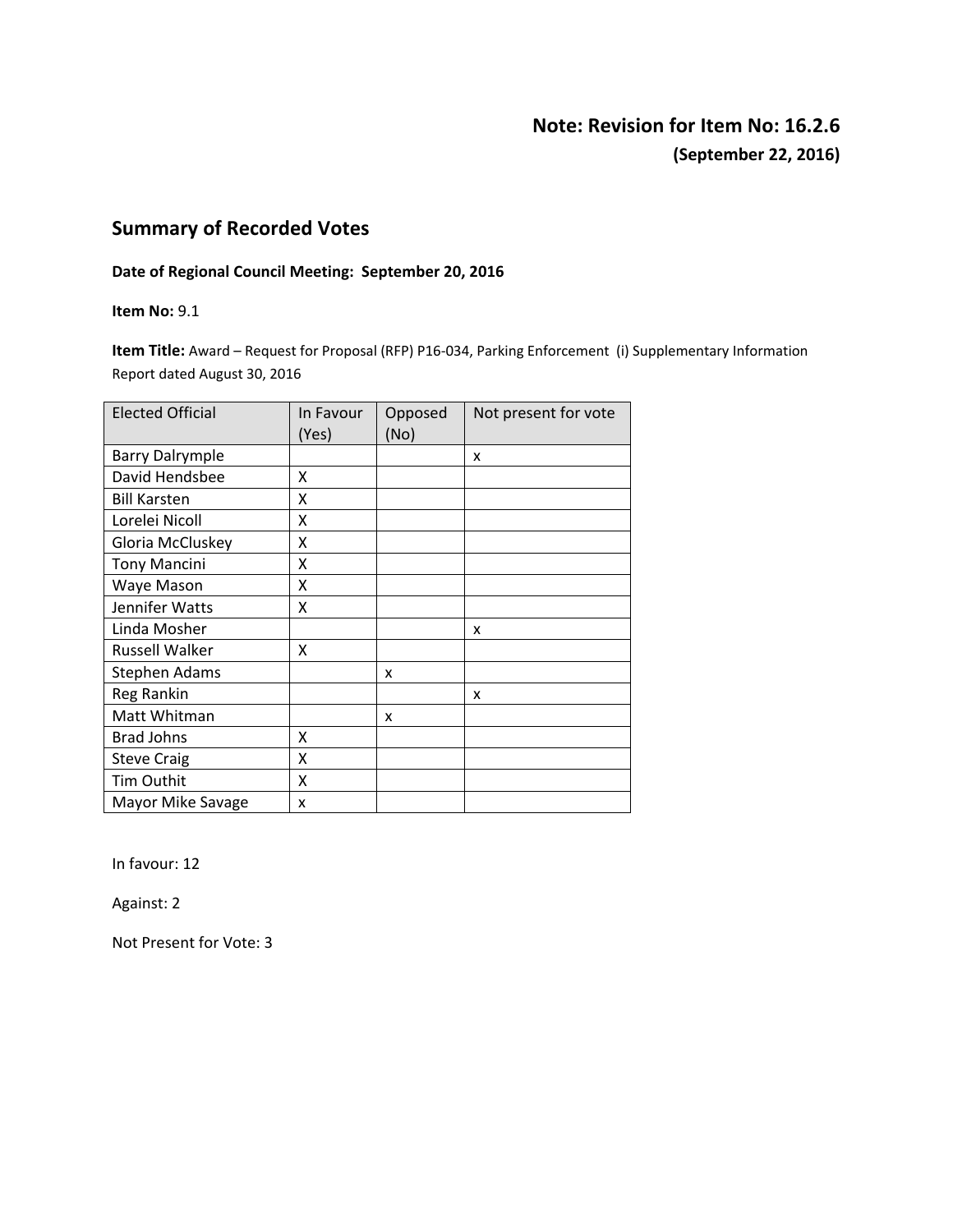### **Date of Regional Council Meeting: September 20, 2016**

### **Item No:** 9.2

**Item Title:** Additional public consultation session re: Asphalt Plant

*Motion to withdraw from agenda ‐ 2/3 required*

| <b>Elected Official</b> | In Favour<br>(Yes) | Opposed<br>(No) | Not present for vote |
|-------------------------|--------------------|-----------------|----------------------|
| <b>Barry Dalrymple</b>  | x                  |                 |                      |
| David Hendsbee          |                    |                 | x                    |
| <b>Bill Karsten</b>     | X                  |                 |                      |
| Lorelei Nicoll          | X                  |                 |                      |
| Gloria McCluskey        | X                  |                 |                      |
| <b>Tony Mancini</b>     | X                  |                 |                      |
| Waye Mason              | X                  |                 |                      |
| Jennifer Watts          | X                  |                 |                      |
| Linda Mosher            | x                  |                 |                      |
| <b>Russell Walker</b>   | x                  |                 |                      |
| <b>Stephen Adams</b>    | x                  |                 |                      |
| Reg Rankin              |                    |                 | x                    |
| Matt Whitman            | x                  |                 |                      |
| <b>Brad Johns</b>       |                    |                 | x                    |
| <b>Steve Craig</b>      | X                  |                 |                      |
| Tim Outhit              | x                  |                 |                      |
| Mayor Mike Savage       | x                  |                 |                      |

In favour: 14

Against: Nil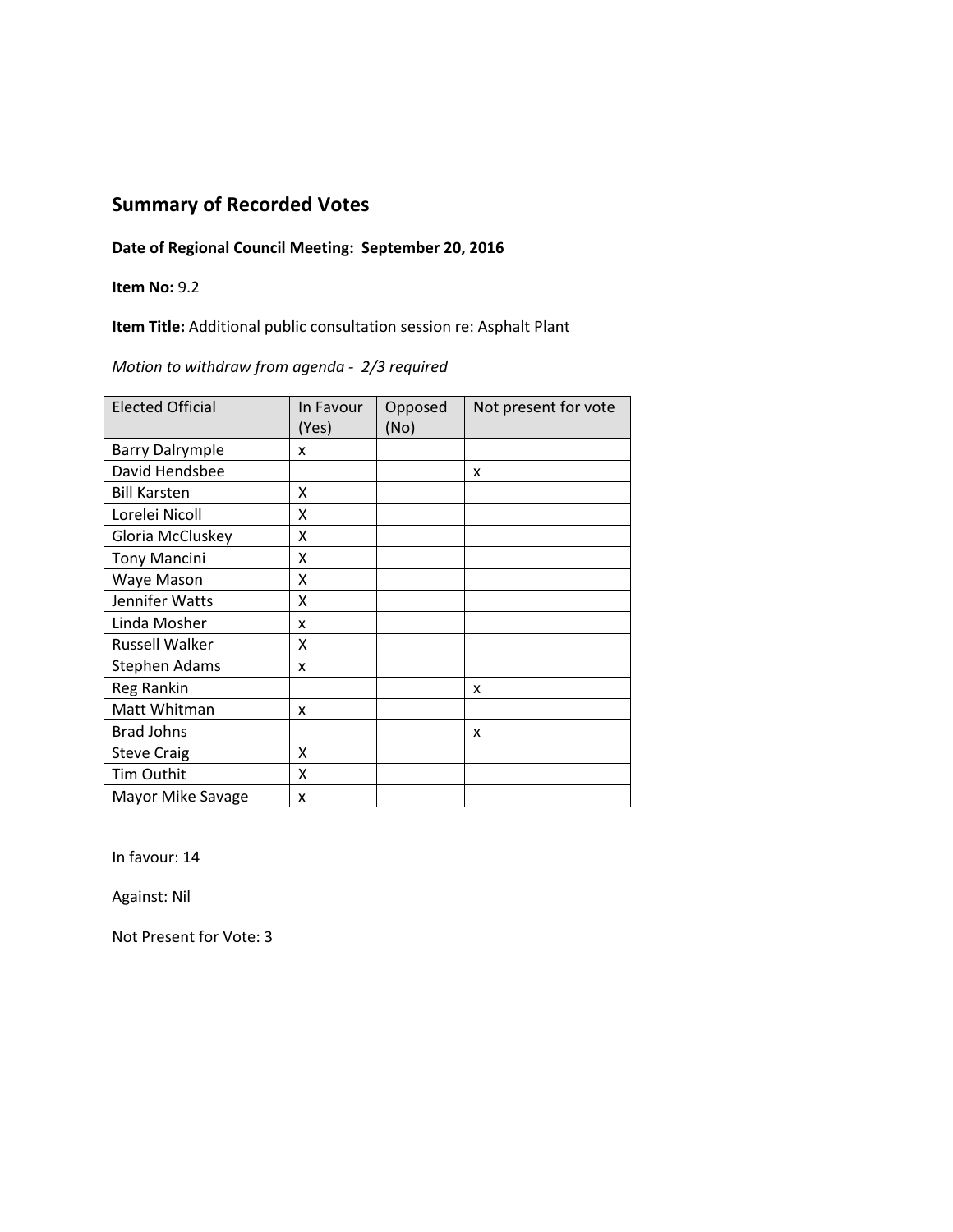### **Date of Regional Council Meeting: September 20, 2016**

#### **Item No:** 11.1

**Item Title:** Case 19353 **–** Amendments to the Halifax Municipal Planning Strategy and Peninsula Land Use By‐law and Development Agreement, 2470 and 2480 Maynard Street, Halifax

#### *Motion Defeated*

| <b>Elected Official</b> | In Favour<br>(Yes) | Opposed<br>(No) | Not present for vote |
|-------------------------|--------------------|-----------------|----------------------|
| <b>Barry Dalrymple</b>  | x                  |                 |                      |
| David Hendsbee          | x                  |                 |                      |
| <b>Bill Karsten</b>     |                    | x               |                      |
| Lorelei Nicoll          |                    | x               |                      |
| Gloria McCluskey        |                    | x               |                      |
| <b>Tony Mancini</b>     |                    | x               |                      |
| Waye Mason              |                    | x               |                      |
| Jennifer Watts          |                    | x               |                      |
| Linda Mosher            |                    | x               |                      |
| <b>Russell Walker</b>   | x                  |                 |                      |
| Stephen Adams           | x                  |                 |                      |
| <b>Reg Rankin</b>       |                    |                 | x                    |
| Matt Whitman            | x                  |                 |                      |
| <b>Brad Johns</b>       |                    | x               |                      |
| <b>Steve Craig</b>      |                    | x               |                      |
| <b>Tim Outhit</b>       |                    | x               |                      |
| Mayor Mike Savage       | x                  |                 |                      |

In favour: 6

Against: 10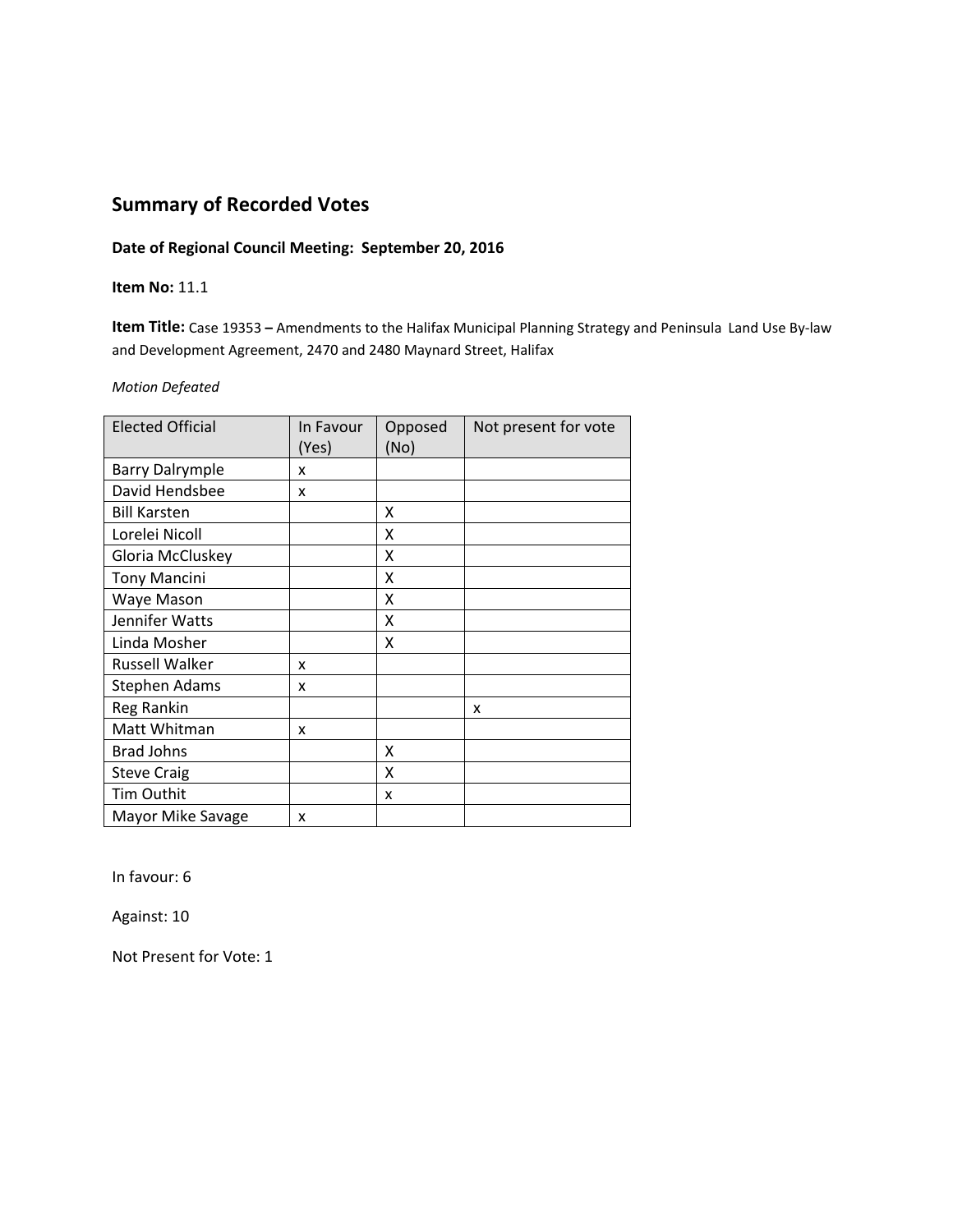### **Date of Regional Council Meeting: September 20, 2016**

**Item No:** 14.1.1

**Item Title:** Sole Source Award and Reimbursement to Halifax Water for Enhanced Reinstatement of Chain of Lakes AT Greenway and an associated State of Good Repair project as part of the Lakeside Diversion Project

| <b>Elected Official</b> | In Favour<br>(Yes) | Opposed<br>(No) | Not present for vote |
|-------------------------|--------------------|-----------------|----------------------|
| <b>Barry Dalrymple</b>  |                    |                 | x                    |
| David Hendsbee          | x                  |                 |                      |
| <b>Bill Karsten</b>     | x                  |                 |                      |
| Lorelei Nicoll          | X                  |                 |                      |
| Gloria McCluskey        | Χ                  |                 |                      |
| <b>Tony Mancini</b>     | X                  |                 |                      |
| Waye Mason              | X                  |                 |                      |
| Jennifer Watts          | X                  |                 |                      |
| Linda Mosher            | X                  |                 |                      |
| Russell Walker          | X                  |                 |                      |
| <b>Stephen Adams</b>    | X                  |                 |                      |
| Reg Rankin              |                    |                 | x                    |
| Matt Whitman            | X                  |                 |                      |
| <b>Brad Johns</b>       | X                  |                 |                      |
| <b>Steve Craig</b>      | X                  |                 |                      |
| Tim Outhit              | x                  |                 |                      |
| Mayor Mike Savage       | x                  |                 |                      |

In favour: 15

Against: Nil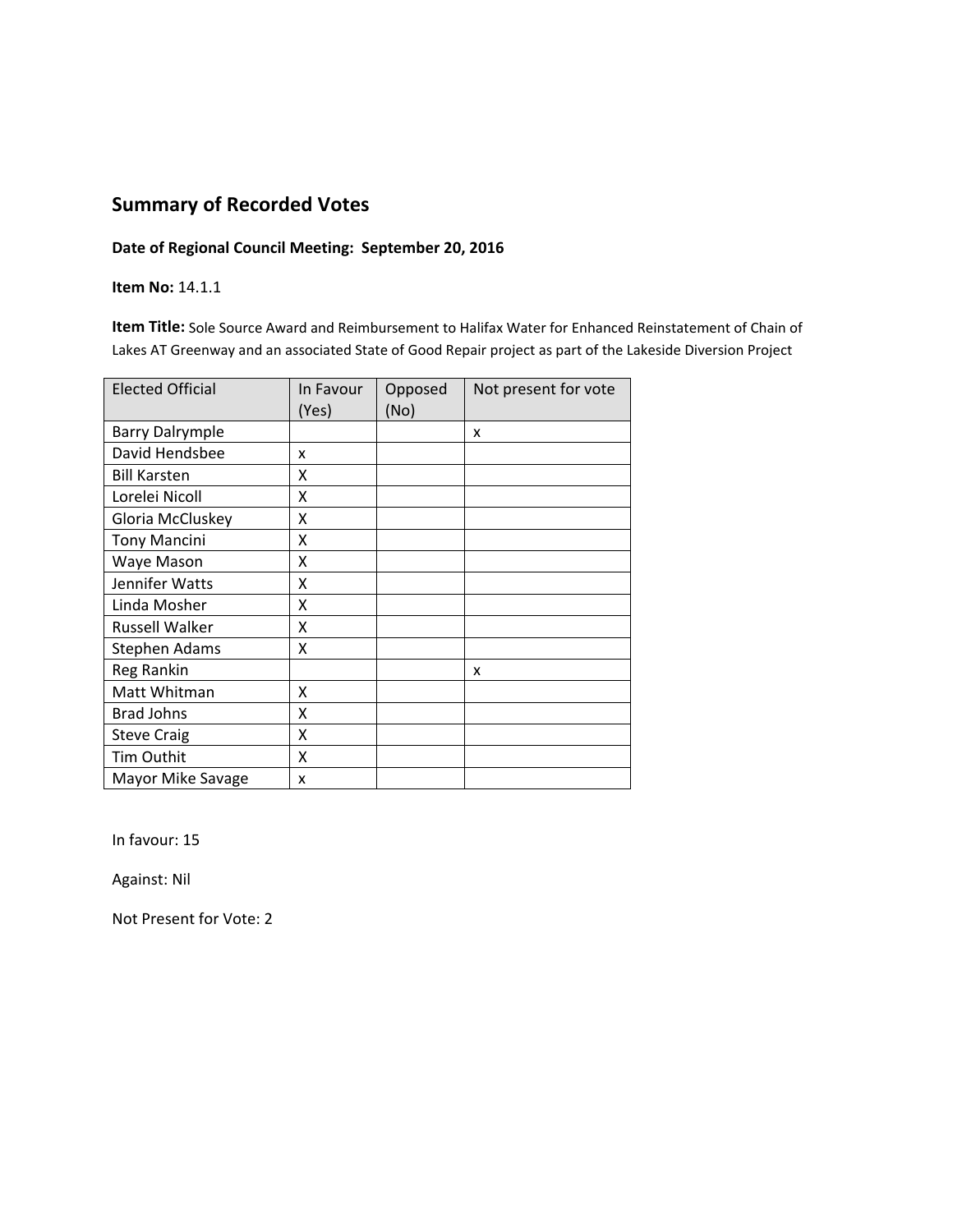### **Date of Regional Council Meeting: September 20, 2016**

**Item No:** 14.1.2

**Item Title:** Award – Unit Price Tender No. 16‐225, Street Recapitalization, Cogswell Street – West Region

| <b>Elected Official</b> | In Favour<br>(Yes) | Opposed<br>(No) | Not present for vote |
|-------------------------|--------------------|-----------------|----------------------|
| <b>Barry Dalrymple</b>  | x                  |                 |                      |
| David Hendsbee          | x                  |                 |                      |
| <b>Bill Karsten</b>     | x                  |                 |                      |
| Lorelei Nicoll          | X                  |                 |                      |
| Gloria McCluskey        | Χ                  |                 |                      |
| <b>Tony Mancini</b>     | Χ                  |                 |                      |
| Waye Mason              | X                  |                 |                      |
| Jennifer Watts          | Χ                  |                 |                      |
| Linda Mosher            | χ                  |                 |                      |
| <b>Russell Walker</b>   | χ                  |                 |                      |
| <b>Stephen Adams</b>    | Χ                  |                 |                      |
| Reg Rankin              |                    |                 | x                    |
| Matt Whitman            | Χ                  |                 |                      |
| <b>Brad Johns</b>       | X                  |                 |                      |
| <b>Steve Craig</b>      | X                  |                 |                      |
| Tim Outhit              | X                  |                 |                      |
| Mayor Mike Savage       | x                  |                 |                      |

In favour: 16

Against: Nil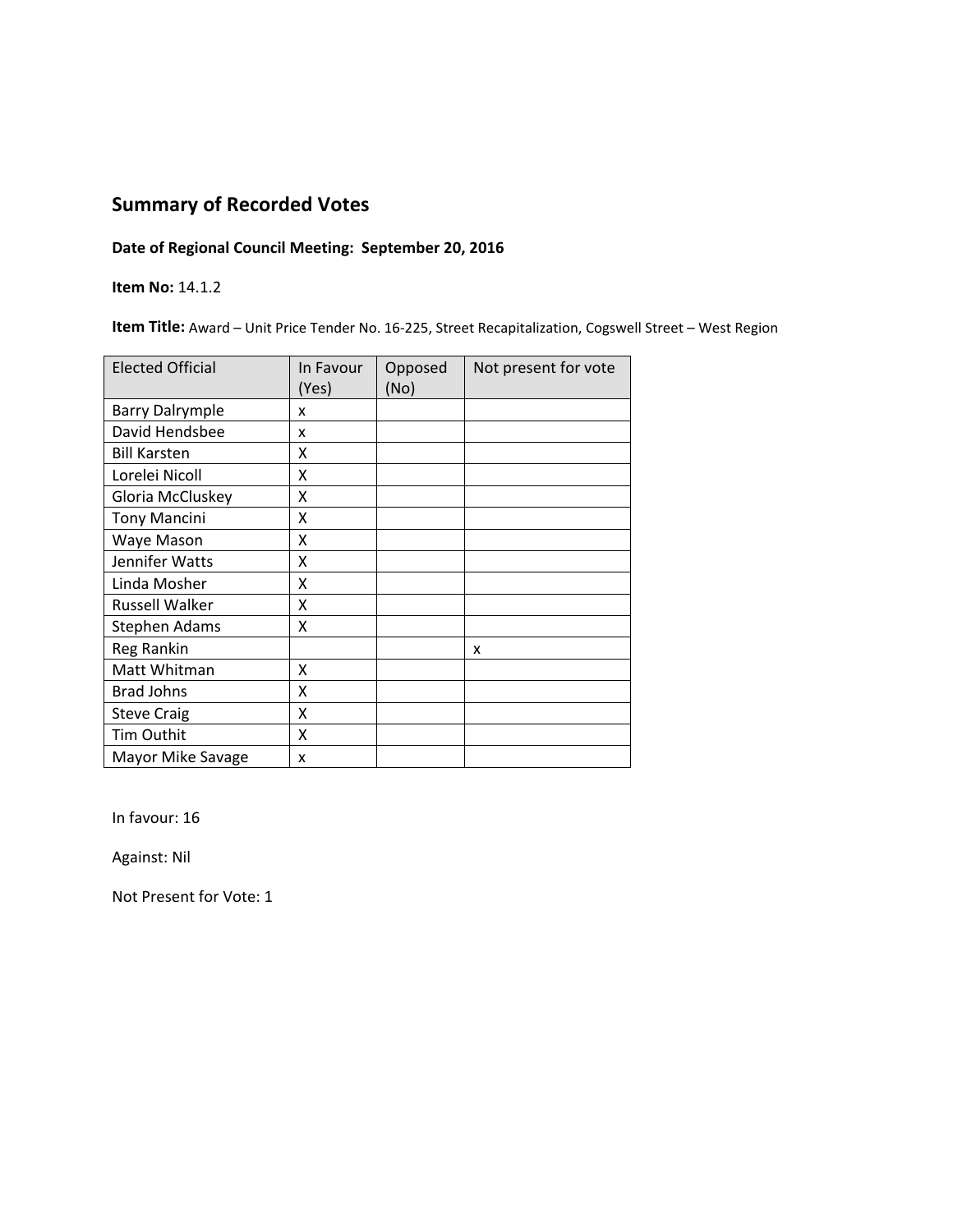### **Date of Regional Council Meeting: September 20, 2016**

#### **Item No:** 14.1.3

**Item Title:** Award – Unit Price Tender No. 16‐240, Asphalt Overlay and Pavement Renewal, Cole Harbour Road and Bissett Lake Road – East Region

|                         | In Favour | Opposed | Not present for vote |
|-------------------------|-----------|---------|----------------------|
| <b>Elected Official</b> | (Yes)     | (No)    |                      |
| <b>Barry Dalrymple</b>  | x         |         |                      |
| David Hendsbee          | x         |         |                      |
| <b>Bill Karsten</b>     | x         |         |                      |
| Lorelei Nicoll          | x         |         |                      |
| Gloria McCluskey        | x         |         |                      |
| <b>Tony Mancini</b>     | X         |         |                      |
| Waye Mason              | X         |         |                      |
| Jennifer Watts          | X         |         |                      |
| Linda Mosher            | x         |         |                      |
| <b>Russell Walker</b>   | X         |         |                      |
| <b>Stephen Adams</b>    | Χ         |         |                      |
| Reg Rankin              |           |         | x                    |
| Matt Whitman            | X         |         |                      |
| <b>Brad Johns</b>       | x         |         |                      |
| <b>Steve Craig</b>      | X         |         |                      |
| Tim Outhit              | x         |         |                      |
| Mayor Mike Savage       | x         |         |                      |

In favour: 16

Against: Nil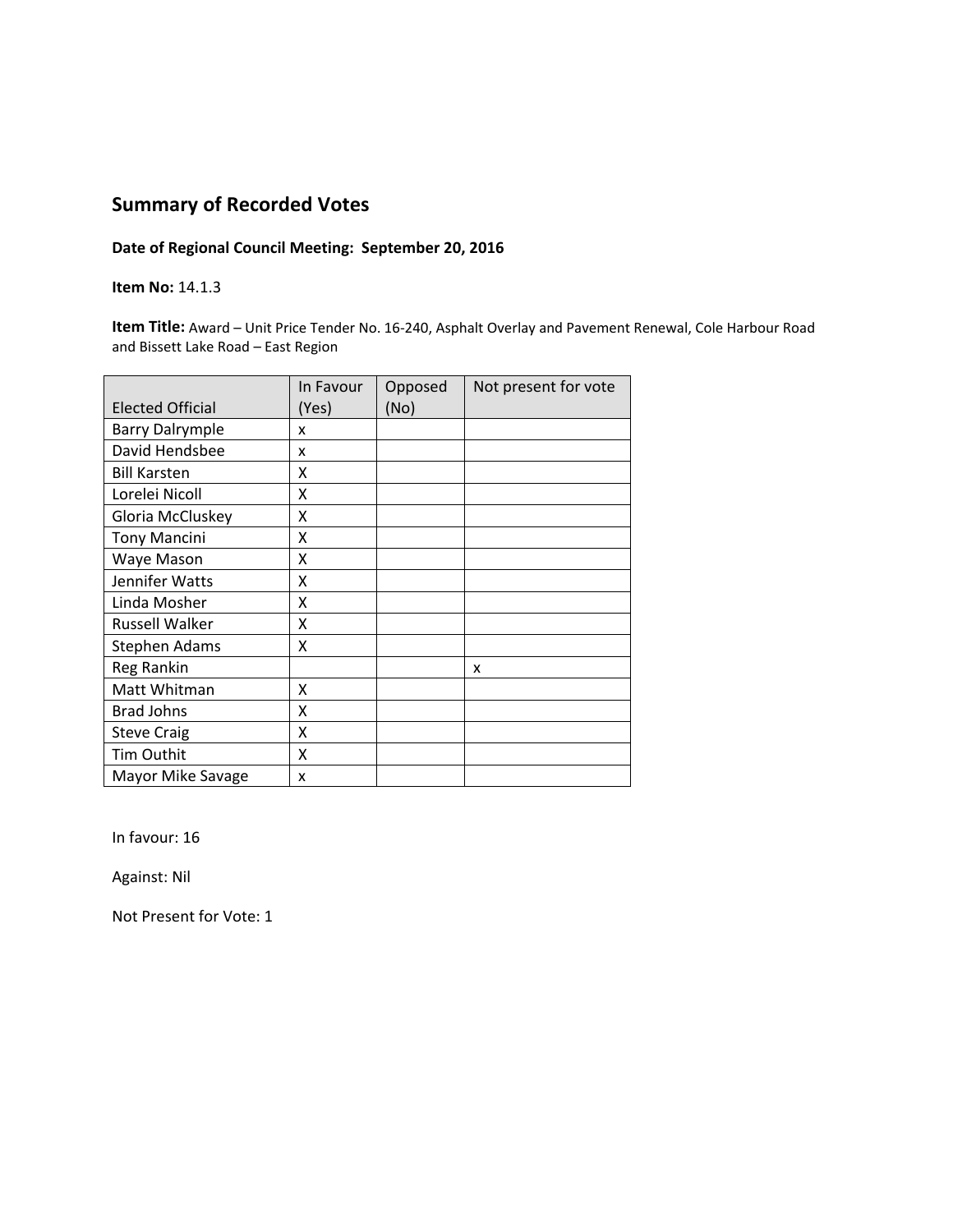### **Date of Regional Council Meeting: September 20, 2016**

### **Item No:** 14.1.4

**Item Title:** Award – Request for Proposal (RFP) 16‐047 Prime Design Consulting Services for the Cogswell Redevelopment Program

|                         | In Favour | Opposed | Not present for vote |
|-------------------------|-----------|---------|----------------------|
| <b>Elected Official</b> | (Yes)     | (No)    |                      |
| <b>Barry Dalrymple</b>  | x         |         |                      |
| David Hendsbee          | x         |         |                      |
| <b>Bill Karsten</b>     | x         |         |                      |
| Lorelei Nicoll          | x         |         |                      |
| Gloria McCluskey        | x         |         |                      |
| <b>Tony Mancini</b>     | Χ         |         |                      |
| Waye Mason              | X         |         |                      |
| Jennifer Watts          | X         |         |                      |
| Linda Mosher            | χ         |         |                      |
| <b>Russell Walker</b>   | Χ         |         |                      |
| <b>Stephen Adams</b>    | Χ         |         |                      |
| Reg Rankin              |           |         | x                    |
| Matt Whitman            | X         |         |                      |
| <b>Brad Johns</b>       | x         |         |                      |
| <b>Steve Craig</b>      | X         |         |                      |
| Tim Outhit              | x         |         |                      |
| Mayor Mike Savage       | x         |         |                      |

In favour: 16

Against: Nil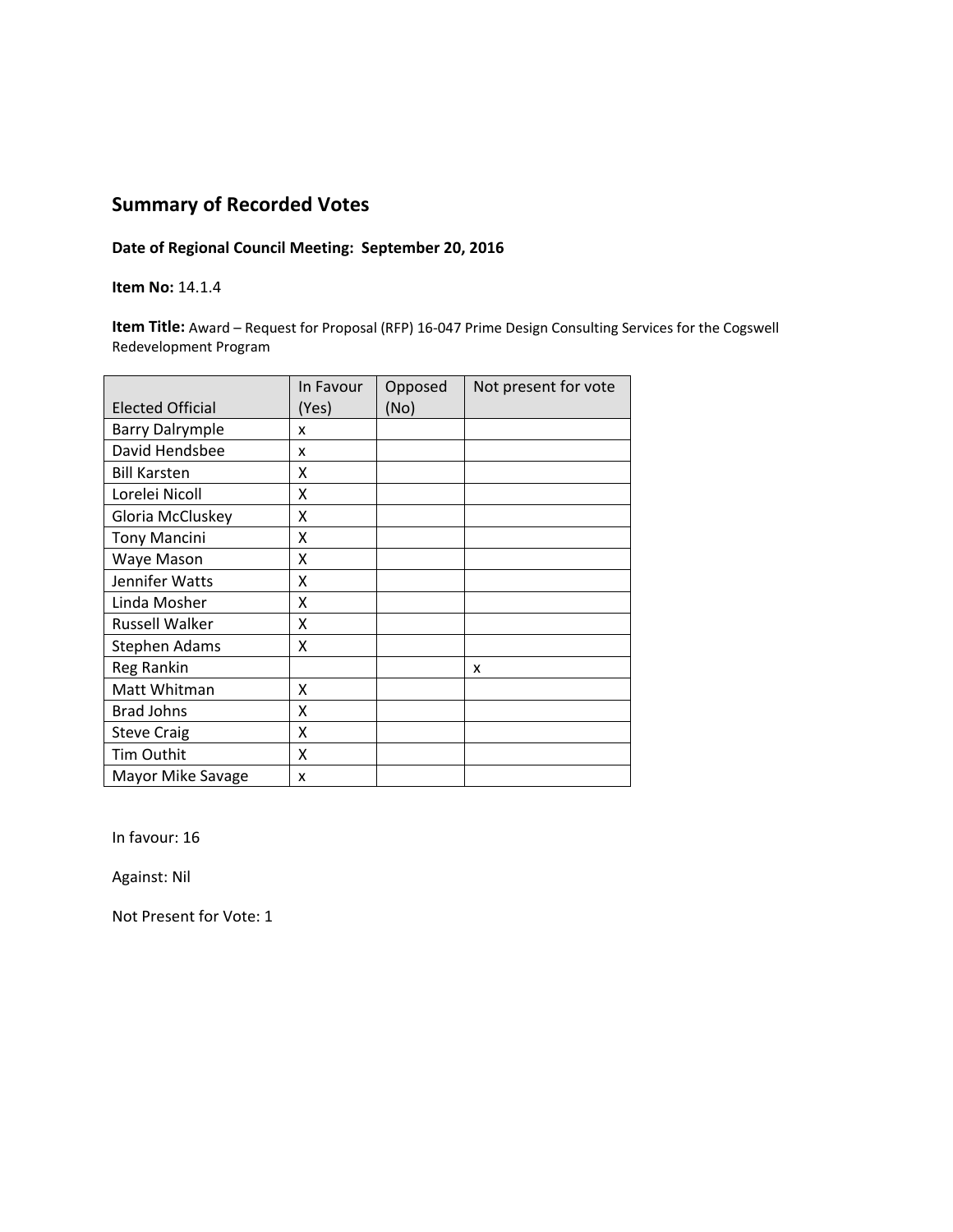### **Date of Regional Council Meeting: September 20, 2016**

**Item No:** 14.1.5

**Item Title:** Halifax Regional Municipality (HRM) & Halifax Water Transfer Agreement

|                         | In Favour | Opposed | Not present for vote |
|-------------------------|-----------|---------|----------------------|
| <b>Elected Official</b> | (Yes)     | (No)    |                      |
| <b>Barry Dalrymple</b>  | x         |         |                      |
| David Hendsbee          | x         |         |                      |
| <b>Bill Karsten</b>     | X         |         |                      |
| Lorelei Nicoll          | X         |         |                      |
| Gloria McCluskey        | Χ         |         |                      |
| <b>Tony Mancini</b>     | X         |         |                      |
| Waye Mason              | Χ         |         |                      |
| Jennifer Watts          | X         |         |                      |
| Linda Mosher            | X         |         |                      |
| <b>Russell Walker</b>   | Χ         |         |                      |
| <b>Stephen Adams</b>    | χ         |         |                      |
| Reg Rankin              |           |         | x                    |
| Matt Whitman            | Χ         |         |                      |
| <b>Brad Johns</b>       | Χ         |         |                      |
| <b>Steve Craig</b>      | Χ         |         |                      |
| Tim Outhit              | Χ         |         |                      |
| Mayor Mike Savage       | x         |         |                      |

In favour: 16

Against: Nil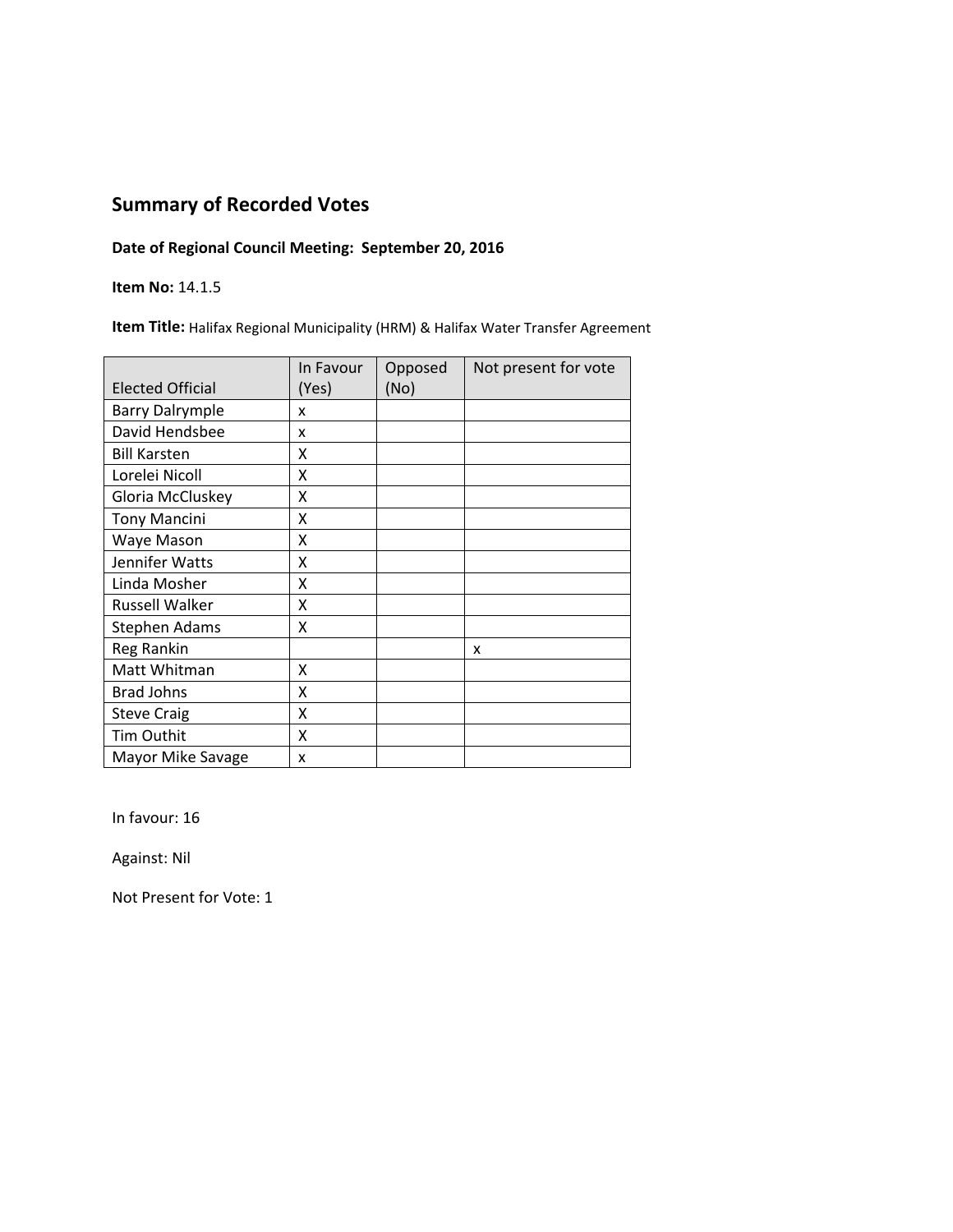### **Date of Regional Council Meeting: September 20, 2016**

**Item No:** 14.1.6

**Item Title:** Parkland Improvement Funding – Brookhill Drive, Grand Lake

|                         | In Favour | Opposed | Not present for vote |
|-------------------------|-----------|---------|----------------------|
| <b>Elected Official</b> | (Yes)     | (No)    |                      |
| <b>Barry Dalrymple</b>  |           | x       |                      |
| David Hendsbee          |           | x       |                      |
| <b>Bill Karsten</b>     | x         |         |                      |
| Lorelei Nicoll          | X         |         |                      |
| Gloria McCluskey        | x         |         |                      |
| <b>Tony Mancini</b>     | X         |         |                      |
| Waye Mason              | X         |         |                      |
| Jennifer Watts          | X         |         |                      |
| Linda Mosher            | x         |         |                      |
| <b>Russell Walker</b>   | x         |         |                      |
| <b>Stephen Adams</b>    |           | x       |                      |
| Reg Rankin              |           |         | x                    |
| Matt Whitman            |           | x       |                      |
| <b>Brad Johns</b>       | x         |         |                      |
| <b>Steve Craig</b>      | x         |         |                      |
| Tim Outhit              | X         |         |                      |
| Mayor Mike Savage       | x         |         |                      |

In favour: 12

Against: 4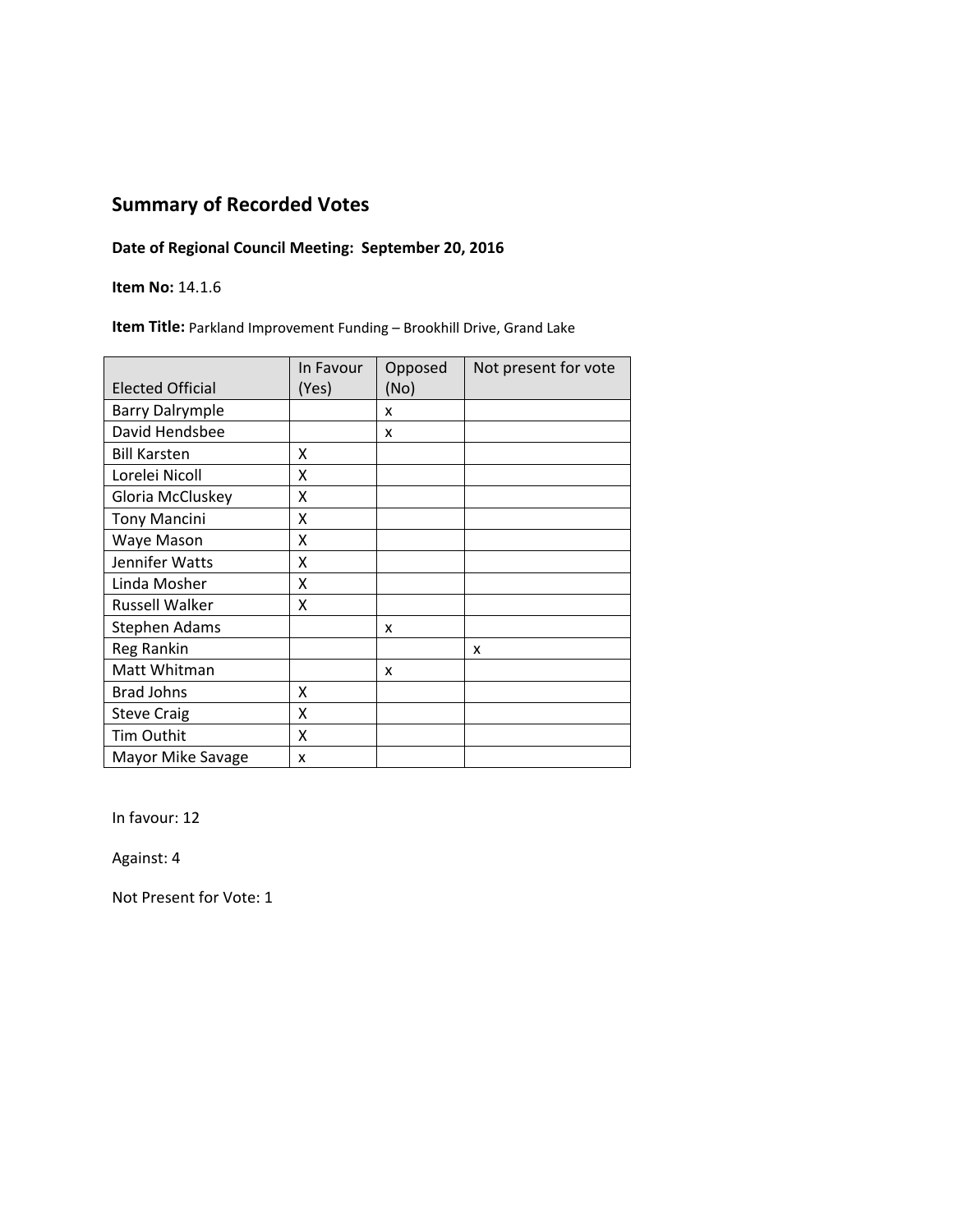### **Date of Regional Council Meeting: September 20, 2016**

**Item No:** 14.1.7

**Item Title:** Options with Respect to the former Texpark Site – 1591 Granville Street and 1568 Hollis Street, Halifax

|                         | In Favour | Opposed | Not present for vote |
|-------------------------|-----------|---------|----------------------|
| <b>Elected Official</b> | (Yes)     | (No)    |                      |
| <b>Barry Dalrymple</b>  |           | x       |                      |
| David Hendsbee          |           | x       |                      |
| <b>Bill Karsten</b>     | X         |         |                      |
| Lorelei Nicoll          | X         |         |                      |
| Gloria McCluskey        |           | x       |                      |
| <b>Tony Mancini</b>     | X         |         |                      |
| Waye Mason              | x         |         |                      |
| Jennifer Watts          | Χ         |         |                      |
| Linda Mosher            | Χ         |         |                      |
| <b>Russell Walker</b>   |           | x       |                      |
| Stephen Adams           |           | x       |                      |
| Reg Rankin              |           |         | x                    |
| Matt Whitman            |           | x       |                      |
| <b>Brad Johns</b>       | X         |         |                      |
| <b>Steve Craig</b>      | X         |         |                      |
| Tim Outhit              | X         |         |                      |
| Mayor Mike Savage       | x         |         |                      |

In favour: 10

Against: 6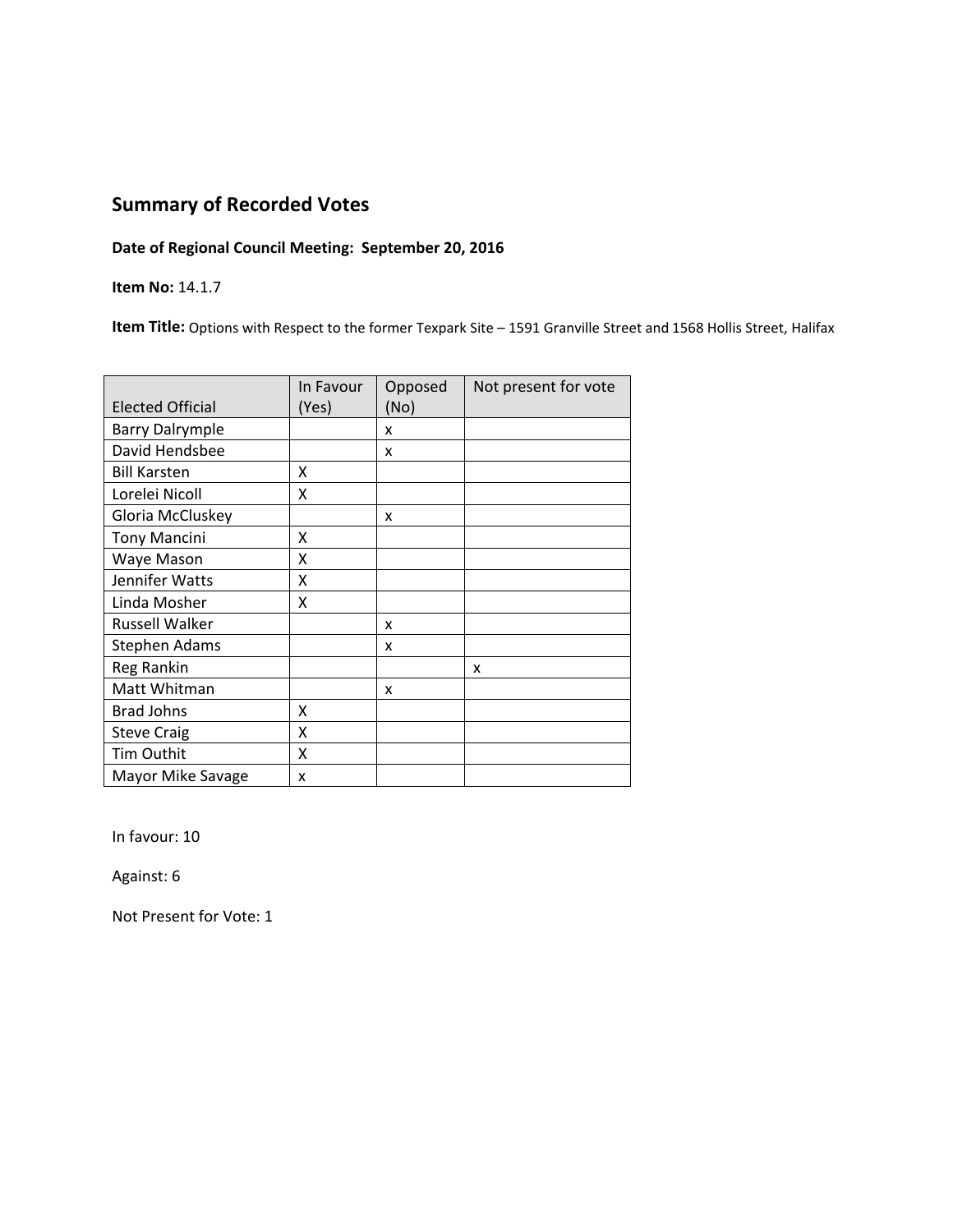### **Date of Regional Council Meeting: September 20, 2016**

#### **Item No:** 14.1.8

**Item Title:** Purcell's Cove Backlands – Shaw Group/Nature Conservancy of Canada Proposal

Amendment - Additional Recommendation #3. That allocating funds for the Baker Drive Park not be delayed or *affected by this project.*

|                         | In Favour | Opposed | Not present for vote |
|-------------------------|-----------|---------|----------------------|
| <b>Elected Official</b> | (Yes)     | (No)    |                      |
| <b>Barry Dalrymple</b>  |           |         | X                    |
| David Hendsbee          | x         |         |                      |
| <b>Bill Karsten</b>     | x         |         |                      |
| Lorelei Nicoll          | x         |         |                      |
| Gloria McCluskey        | X         |         |                      |
| <b>Tony Mancini</b>     |           | x       |                      |
| Waye Mason              |           | x       |                      |
| Jennifer Watts          |           | x       |                      |
| Linda Mosher            | x         |         |                      |
| <b>Russell Walker</b>   | X         |         |                      |
| <b>Stephen Adams</b>    | X         |         |                      |
| Reg Rankin              |           |         | X                    |
| Matt Whitman            | x         |         |                      |
| <b>Brad Johns</b>       | x         |         |                      |
| <b>Steve Craig</b>      | X         |         |                      |
| Tim Outhit              | x         |         |                      |
| Mayor Mike Savage       | x         |         |                      |

In favour: 12

Against: 3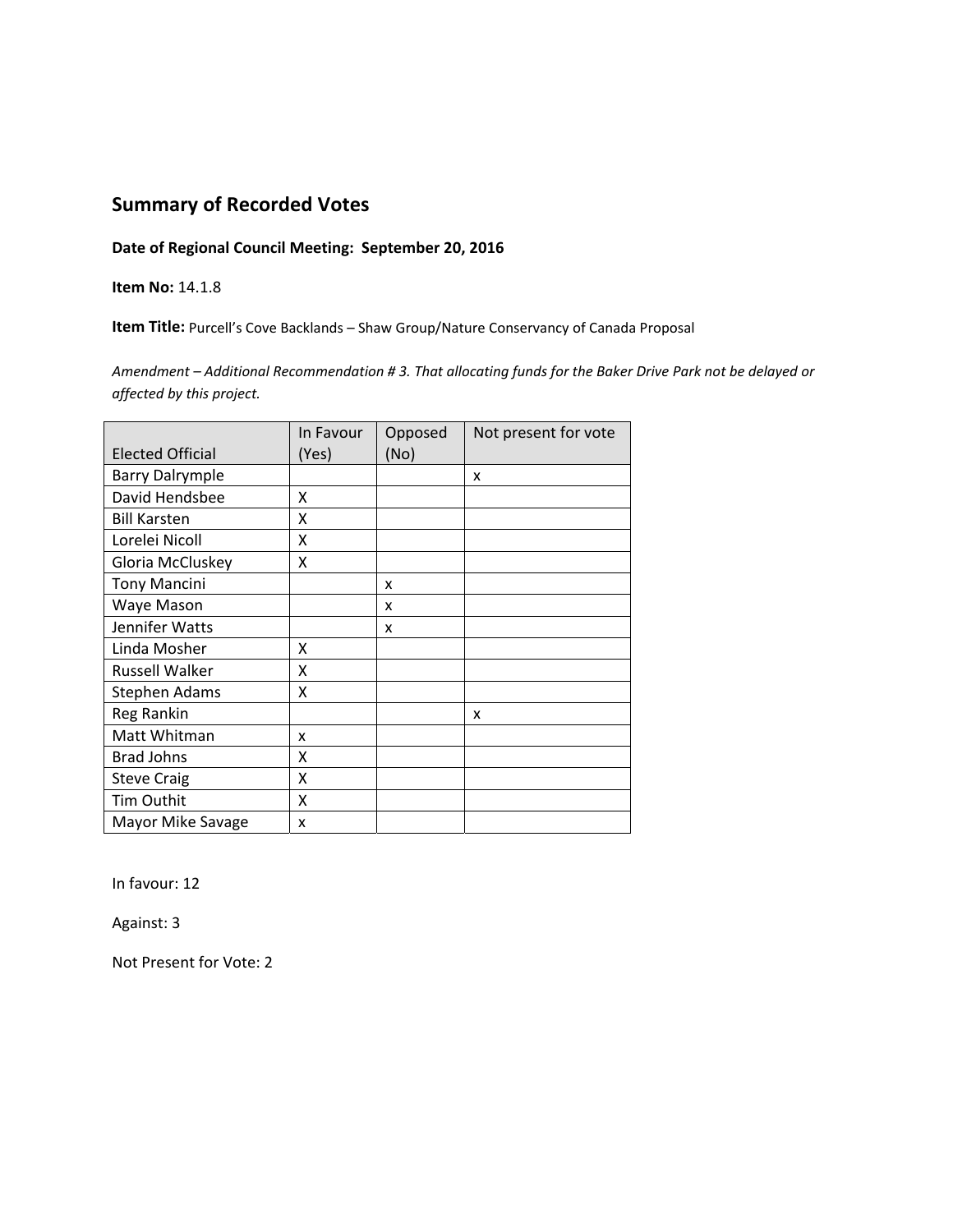## **Date of Regional Council Meeting: September 20, 2016**

### **Item No:** 14.1.8

**Item Title:** Purcell's Cove Backlands – Shaw Group/Nature Conservancy of Canada Proposal – Recommendation # 1

|                         | In Favour | Opposed | Not present for vote |
|-------------------------|-----------|---------|----------------------|
| <b>Elected Official</b> | (Yes)     | (No)    |                      |
| <b>Barry Dalrymple</b>  |           |         | x                    |
| David Hendsbee          | x         |         |                      |
| <b>Bill Karsten</b>     | x         |         |                      |
| Lorelei Nicoll          | x         |         |                      |
| Gloria McCluskey        |           | x       |                      |
| <b>Tony Mancini</b>     | x         |         |                      |
| Waye Mason              | X         |         |                      |
| Jennifer Watts          | x         |         |                      |
| Linda Mosher            | x         |         |                      |
| <b>Russell Walker</b>   | X         |         |                      |
| Stephen Adams           | x         |         |                      |
| Reg Rankin              |           |         | x                    |
| Matt Whitman            | x         |         |                      |
| <b>Brad Johns</b>       | X         |         |                      |
| <b>Steve Craig</b>      | X         |         |                      |
| <b>Tim Outhit</b>       | x         |         |                      |
| Mayor Mike Savage       | x         |         |                      |

In favour: 14

Against: 1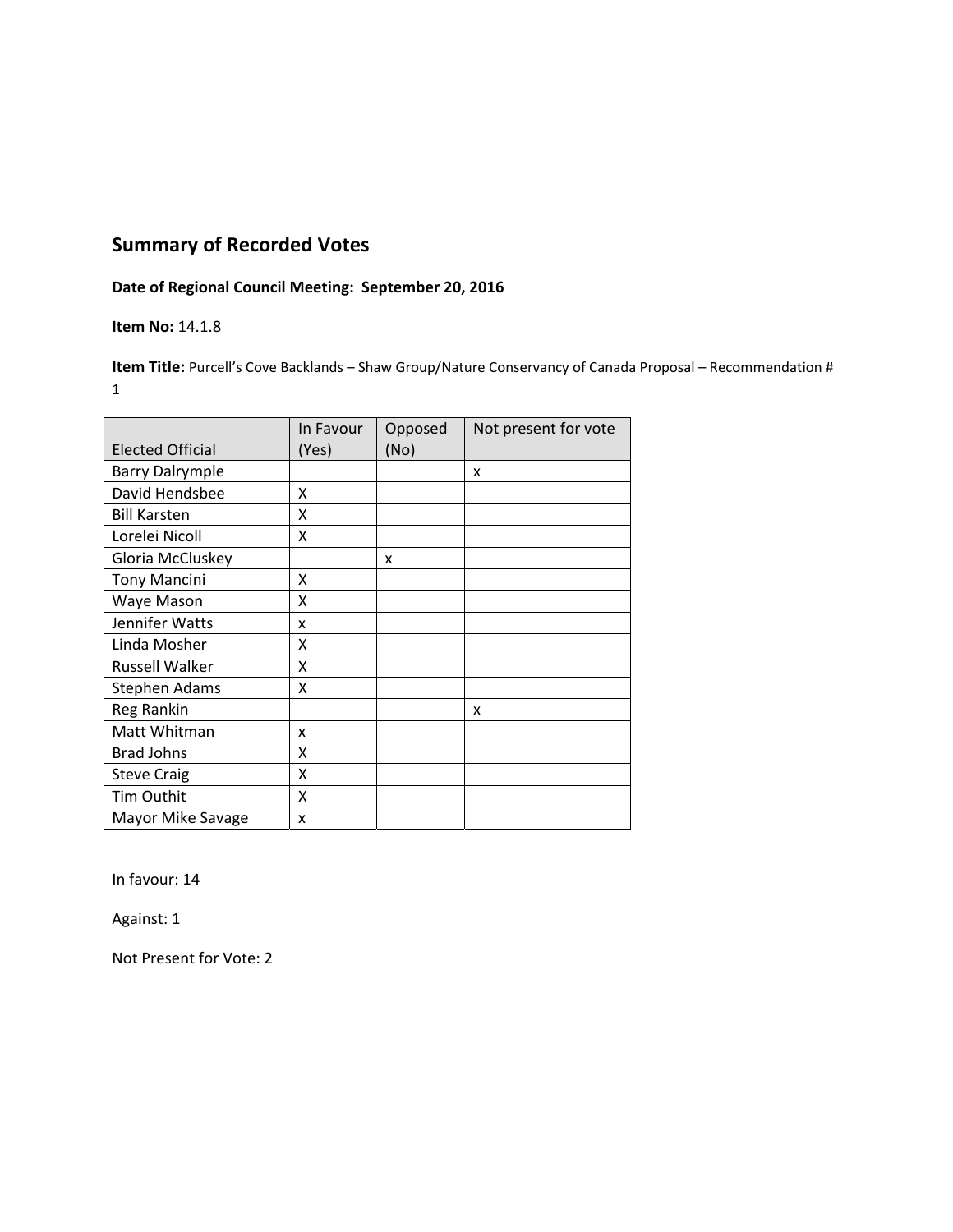## **Date of Regional Council Meeting: September 20, 2016**

### **Item No:** 14.1.8

**Item Title:** Purcell's Cove Backlands – Shaw Group/Nature Conservancy of Canada Proposal – Recommendation # 2

|                         | In Favour | Opposed | Not present for vote |
|-------------------------|-----------|---------|----------------------|
| <b>Elected Official</b> | (Yes)     | (No)    |                      |
| <b>Barry Dalrymple</b>  |           |         | x                    |
| David Hendsbee          | x         |         |                      |
| <b>Bill Karsten</b>     | x         |         |                      |
| Lorelei Nicoll          | X         |         |                      |
| Gloria McCluskey        |           | x       |                      |
| <b>Tony Mancini</b>     | x         |         |                      |
| Waye Mason              | X         |         |                      |
| Jennifer Watts          | x         |         |                      |
| Linda Mosher            | X         |         |                      |
| <b>Russell Walker</b>   | x         |         |                      |
| <b>Stephen Adams</b>    | X         |         |                      |
| Reg Rankin              |           |         | X                    |
| Matt Whitman            | x         |         |                      |
| <b>Brad Johns</b>       | x         |         |                      |
| <b>Steve Craig</b>      | x         |         |                      |
| Tim Outhit              | x         |         |                      |
| Mayor Mike Savage       | x         |         |                      |

In favour: 14

Against: 1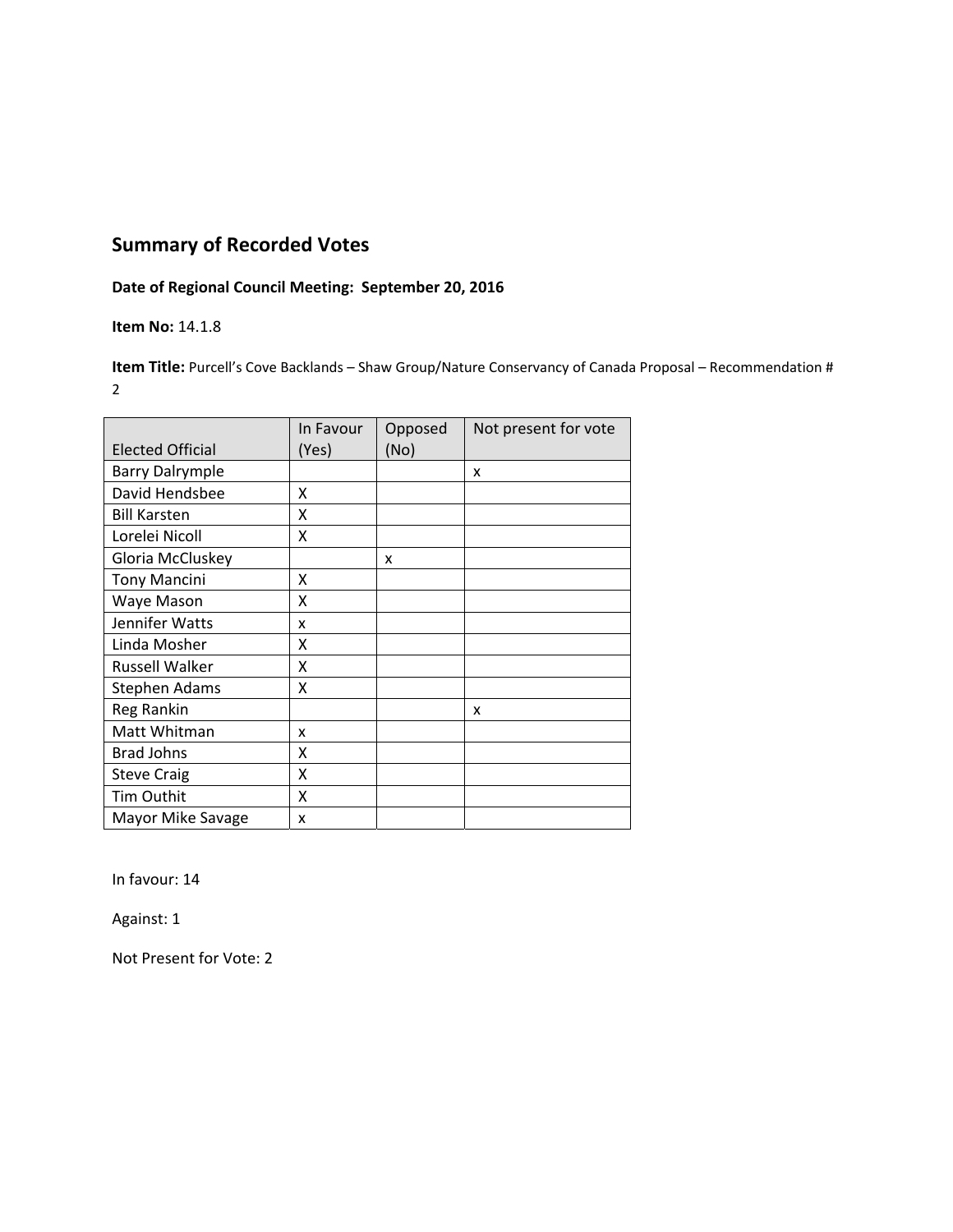## **Date of Regional Council Meeting: September 20, 2016**

### **Item No:** 14.1.8

**Item Title:** Purcell's Cove Backlands – Shaw Group/Nature Conservancy of Canada Proposal – Recommendation # 3

#### *As Amended*

|                         | In Favour | Opposed | Not present for vote |
|-------------------------|-----------|---------|----------------------|
| <b>Elected Official</b> | (Yes)     | (No)    |                      |
| <b>Barry Dalrymple</b>  |           |         | x                    |
| David Hendsbee          | x         |         |                      |
| <b>Bill Karsten</b>     | x         |         |                      |
| Lorelei Nicoll          | x         |         |                      |
| Gloria McCluskey        |           | x       |                      |
| <b>Tony Mancini</b>     | Χ         |         |                      |
| Waye Mason              | Χ         |         |                      |
| Jennifer Watts          | x         |         |                      |
| Linda Mosher            | X         |         |                      |
| <b>Russell Walker</b>   | x         |         |                      |
| <b>Stephen Adams</b>    | x         |         |                      |
| Reg Rankin              |           |         | X                    |
| Matt Whitman            | x         |         |                      |
| <b>Brad Johns</b>       | x         |         |                      |
| <b>Steve Craig</b>      | x         |         |                      |
| Tim Outhit              | x         |         |                      |
| Mayor Mike Savage       | x         |         |                      |

In favour: 14

Against: 1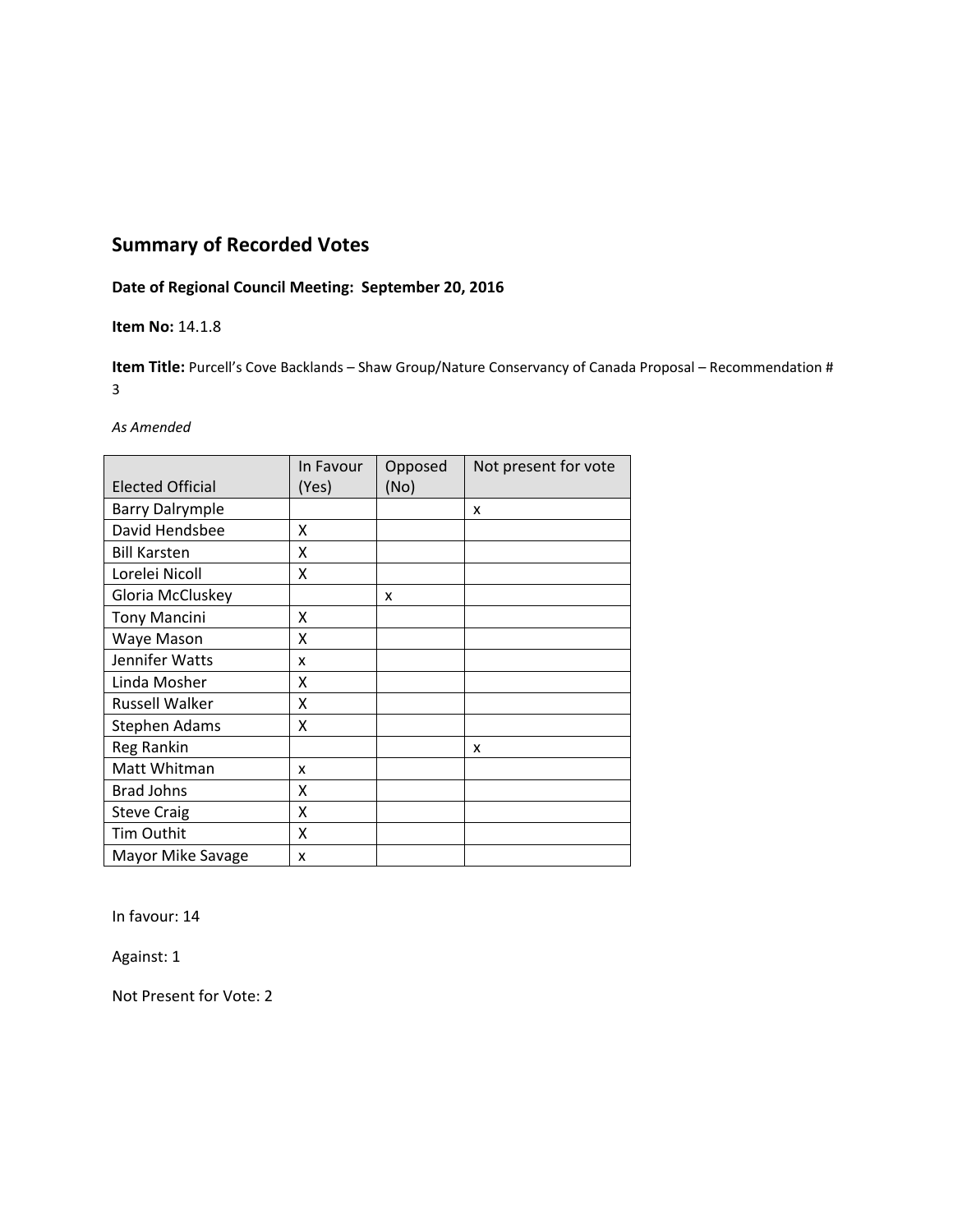### **Date of Regional Council Meeting: September 20, 2016**

#### **Item No:** 14.2.1

**Item Title:** A Performance Review of the Effectiveness of Strategic Workforce Planning at Halifax Regional Municipality

*Halifax Regional Council suspend the rules of order and receive the report ‐ 2/3 vote required*

|                         | In Favour | Opposed | Not present for vote |
|-------------------------|-----------|---------|----------------------|
| <b>Elected Official</b> | (Yes)     | (No)    |                      |
| <b>Barry Dalrymple</b>  | x         |         |                      |
| David Hendsbee          | X         |         |                      |
| <b>Bill Karsten</b>     | X         |         |                      |
| Lorelei Nicoll          | X         |         |                      |
| Gloria McCluskey        | x         |         |                      |
| <b>Tony Mancini</b>     | x         |         |                      |
| Waye Mason              | x         |         |                      |
| Jennifer Watts          | x         |         |                      |
| Linda Mosher            | X         |         |                      |
| Russell Walker          | X         |         |                      |
| Stephen Adams           | X         |         |                      |
| Reg Rankin              |           |         | x                    |
| Matt Whitman            | x         |         |                      |
| <b>Brad Johns</b>       |           |         | X                    |
| <b>Steve Craig</b>      | X         |         |                      |
| Tim Outhit              | x         |         |                      |
| Mayor Mike Savage       | x         |         |                      |

In favour: 15

Against: Nil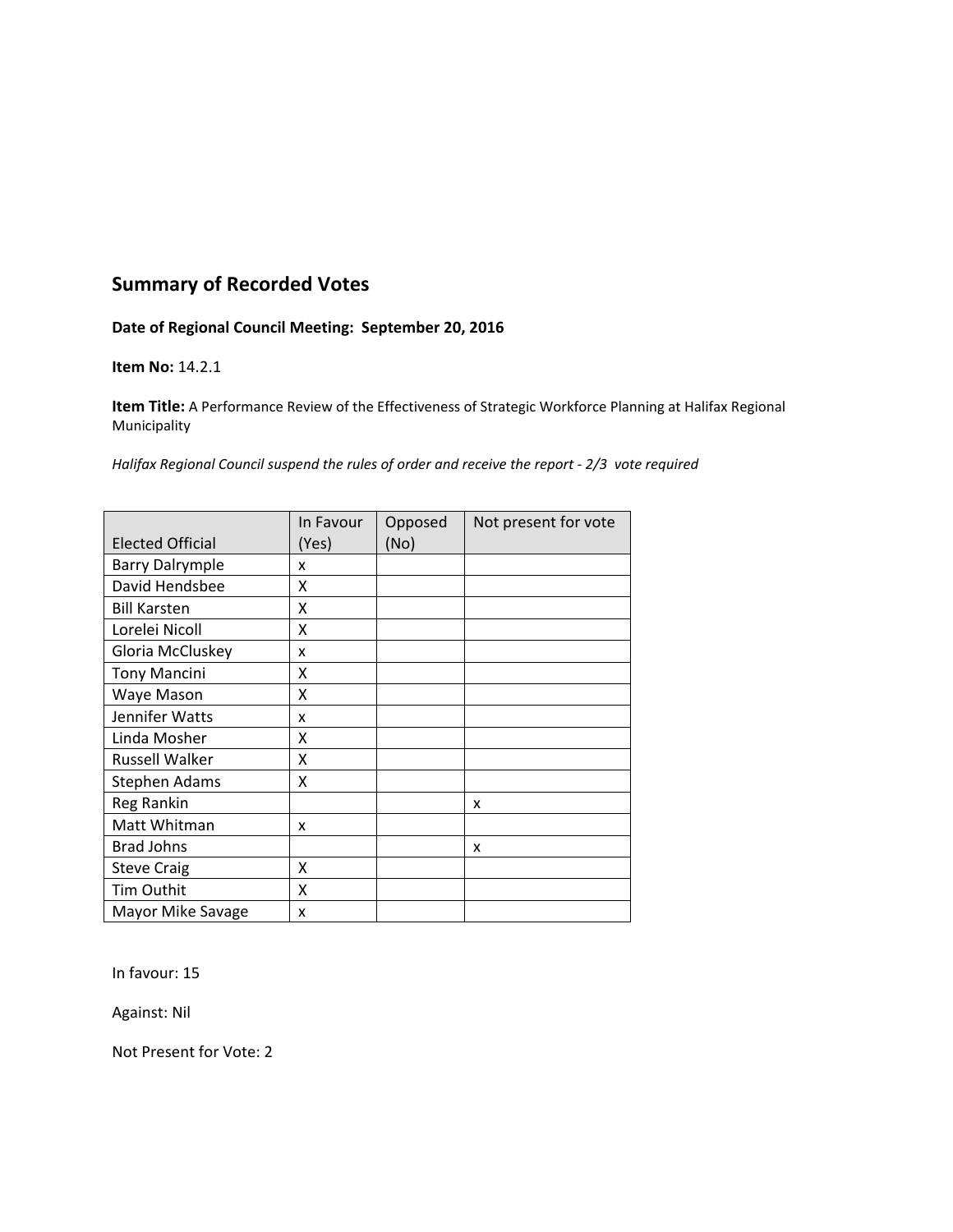## **Date of Regional Council Meeting: September 20, 2016**

#### **Item No:** 14.3.1

**Item Title:** Long‐term Fiscal Strategy Reserve Review – New Reserve Business Cases

| <b>Elected Official</b> | In Favour<br>(Yes) | Opposed<br>(No) | Not present for vote |
|-------------------------|--------------------|-----------------|----------------------|
| <b>Barry Dalrymple</b>  | x                  |                 |                      |
| David Hendsbee          |                    |                 | x                    |
| <b>Bill Karsten</b>     | X                  |                 |                      |
| Lorelei Nicoll          | X                  |                 |                      |
| Gloria McCluskey        | x                  |                 |                      |
| <b>Tony Mancini</b>     | X                  |                 |                      |
| Waye Mason              | X                  |                 |                      |
| Jennifer Watts          | x                  |                 |                      |
| Linda Mosher            | x                  |                 |                      |
| <b>Russell Walker</b>   | x                  |                 |                      |
| Stephen Adams           | x                  |                 |                      |
| Reg Rankin              |                    |                 | x                    |
| Matt Whitman            | x                  |                 |                      |
| <b>Brad Johns</b>       |                    |                 | x                    |
| <b>Steve Craig</b>      | X                  |                 |                      |
| Tim Outhit              | x                  |                 |                      |
| Mayor Mike Savage       | x                  |                 |                      |

In favour: 14

Against: Nil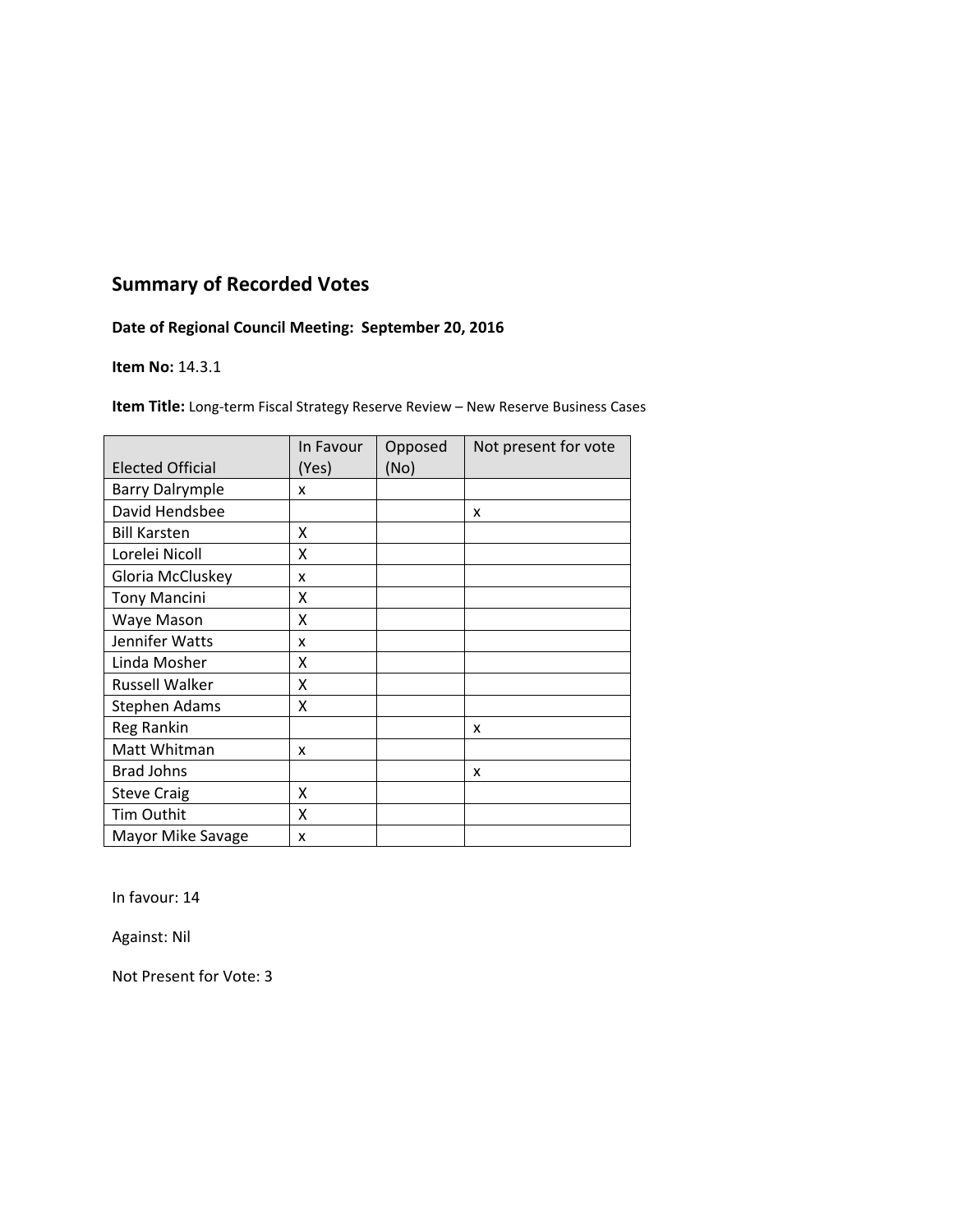## **Date of Regional Council Meeting: September 20, 2016**

#### **Item No:** 14.3.2

**Item Title:** Grant Request – Atlantic Agricultural Fall Fair Association

|                         | In Favour | Opposed | Not present for vote |
|-------------------------|-----------|---------|----------------------|
| <b>Elected Official</b> | (Yes)     | (No)    |                      |
| <b>Barry Dalrymple</b>  | x         |         |                      |
| David Hendsbee          | x         |         |                      |
| <b>Bill Karsten</b>     | X         |         |                      |
| Lorelei Nicoll          | X         |         |                      |
| Gloria McCluskey        | X         |         |                      |
| <b>Tony Mancini</b>     | X         |         |                      |
| Waye Mason              | X         |         |                      |
| Jennifer Watts          | X         |         |                      |
| Linda Mosher            | x         |         |                      |
| <b>Russell Walker</b>   | x         |         |                      |
| Stephen Adams           | x         |         |                      |
| Reg Rankin              |           |         | x                    |
| Matt Whitman            | x         |         |                      |
| <b>Brad Johns</b>       |           |         | x                    |
| <b>Steve Craig</b>      | x         |         |                      |
| Tim Outhit              | X         |         |                      |
| Mayor Mike Savage       | x         |         |                      |

In favour: 15

Against: Nil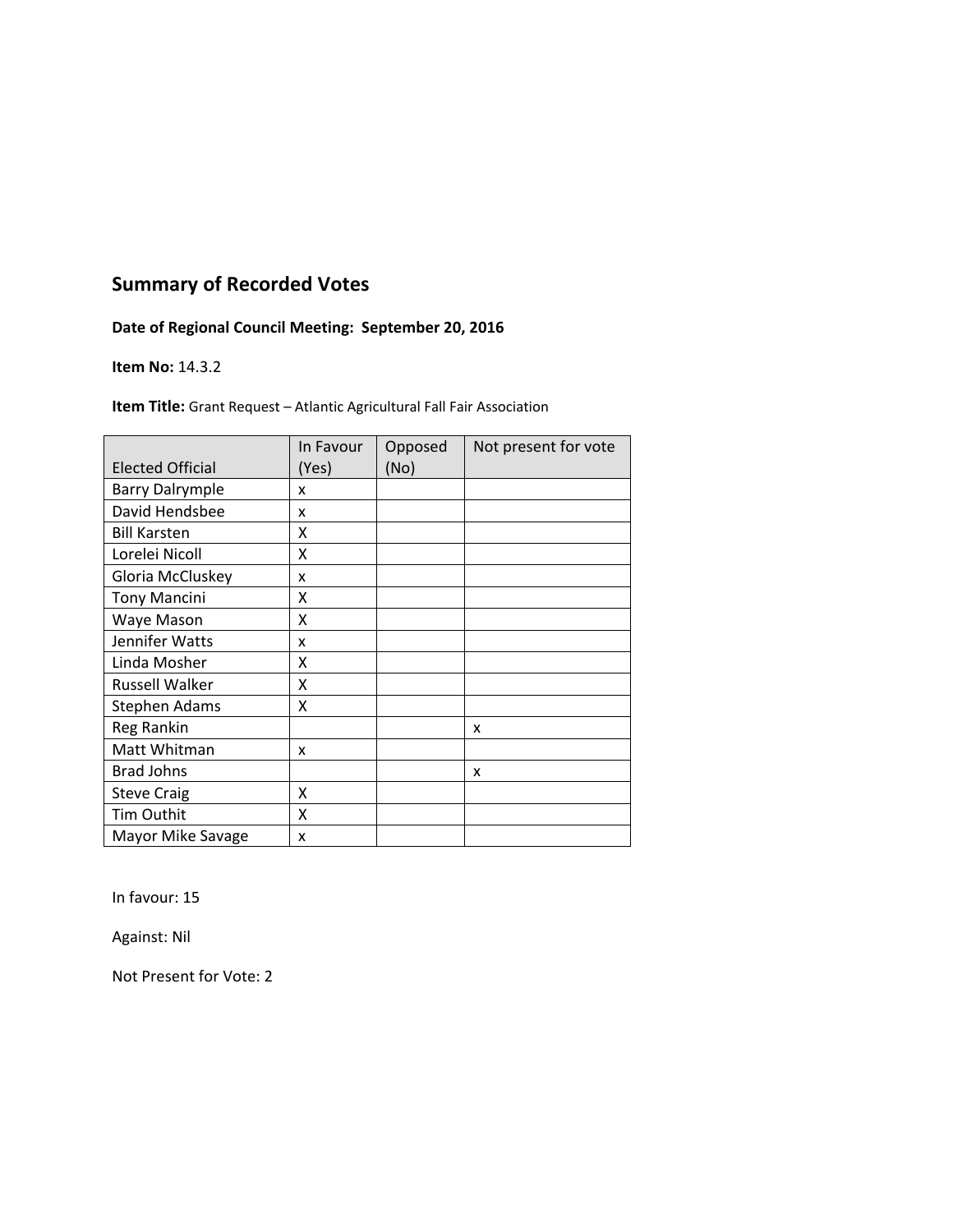## **Date of Regional Council Meeting: September 20, 2016**

#### **Item No:** 14.3.3

**Item Title:** Destination Halifax Update and Amended Services Agreement

| <b>Elected Official</b> | In Favour<br>(Yes) | Opposed<br>(No) | Not present for vote |
|-------------------------|--------------------|-----------------|----------------------|
| <b>Barry Dalrymple</b>  | x                  |                 |                      |
| David Hendsbee          |                    |                 | x                    |
| <b>Bill Karsten</b>     | x                  |                 |                      |
| Lorelei Nicoll          | X                  |                 |                      |
| Gloria McCluskey        | X                  |                 |                      |
| <b>Tony Mancini</b>     | X                  |                 |                      |
| Waye Mason              | x                  |                 |                      |
| Jennifer Watts          | X                  |                 |                      |
| Linda Mosher            | x                  |                 |                      |
| <b>Russell Walker</b>   | X                  |                 |                      |
| <b>Stephen Adams</b>    | Χ                  |                 |                      |
| Reg Rankin              |                    |                 | x                    |
| Matt Whitman            | x                  |                 |                      |
| <b>Brad Johns</b>       |                    |                 | x                    |
| <b>Steve Craig</b>      | x                  |                 |                      |
| Tim Outhit              | x                  |                 |                      |
| Mayor Mike Savage       | x                  |                 |                      |

In favour: 14

Against: Nil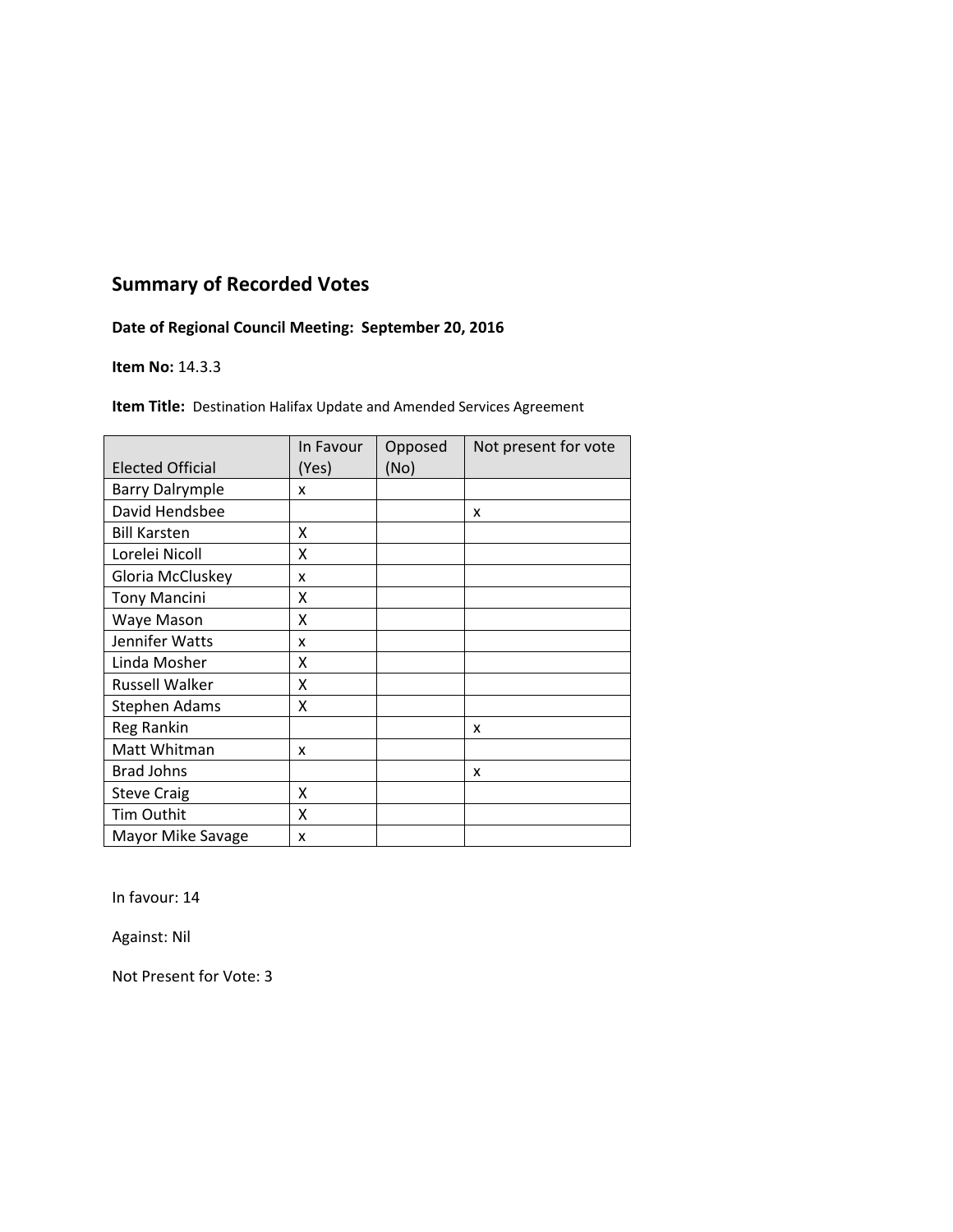## **Date of Regional Council Meeting: September 20, 2016**

#### **Item No:** 14.3.4

**Item Title:** Support for Engage Nova Scotia

|                         | In Favour | Opposed | Not present for vote |
|-------------------------|-----------|---------|----------------------|
| <b>Elected Official</b> | (Yes)     | (No)    |                      |
| <b>Barry Dalrymple</b>  | x         |         |                      |
| David Hendsbee          |           |         | x                    |
| <b>Bill Karsten</b>     |           |         | x                    |
| Lorelei Nicoll          | X         |         |                      |
| Gloria McCluskey        | x         |         |                      |
| <b>Tony Mancini</b>     | x         |         |                      |
| Waye Mason              | X         |         |                      |
| Jennifer Watts          | x         |         |                      |
| Linda Mosher            | x         |         |                      |
| <b>Russell Walker</b>   | x         |         |                      |
| <b>Stephen Adams</b>    | X         |         |                      |
| Reg Rankin              |           |         | x                    |
| Matt Whitman            | x         |         |                      |
| <b>Brad Johns</b>       |           |         | x                    |
| <b>Steve Craig</b>      | X         |         |                      |
| Tim Outhit              | x         |         |                      |
| Mayor Mike Savage       |           |         | x                    |

In favour: 12

Against: Nil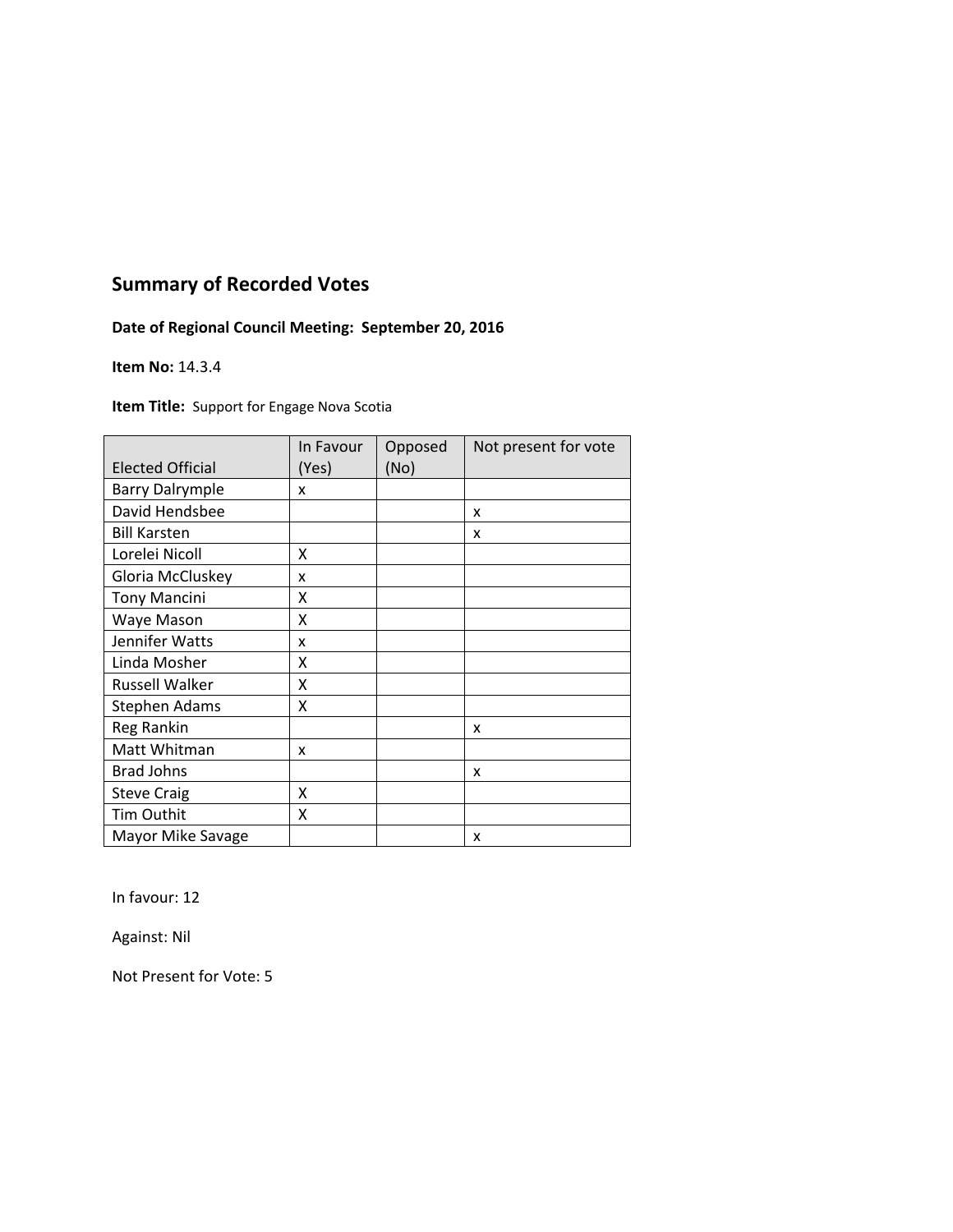## **Date of Regional Council Meeting: September 20, 2016**

#### **Item No:** 14.3.5

**Item Title:** Federal Infrastructure Funding - Halifax Transit Project Budget Amendments

|                         | In Favour | Opposed | Not present for vote |
|-------------------------|-----------|---------|----------------------|
| <b>Elected Official</b> | (Yes)     | (No)    |                      |
| <b>Barry Dalrymple</b>  | x         |         |                      |
| David Hendsbee          |           |         | x                    |
| <b>Bill Karsten</b>     |           |         | x                    |
| Lorelei Nicoll          | x         |         |                      |
| Gloria McCluskey        | x         |         |                      |
| <b>Tony Mancini</b>     | X         |         |                      |
| Waye Mason              | X         |         |                      |
| Jennifer Watts          | x         |         |                      |
| Linda Mosher            | χ         |         |                      |
| <b>Russell Walker</b>   | Χ         |         |                      |
| <b>Stephen Adams</b>    | X         |         |                      |
| Reg Rankin              |           |         | x                    |
| Matt Whitman            | x         |         |                      |
| <b>Brad Johns</b>       |           |         | x                    |
| <b>Steve Craig</b>      | x         |         |                      |
| Tim Outhit              | X         |         |                      |
| Mayor Mike Savage       |           |         | x                    |

In favour: 12

Against: Nil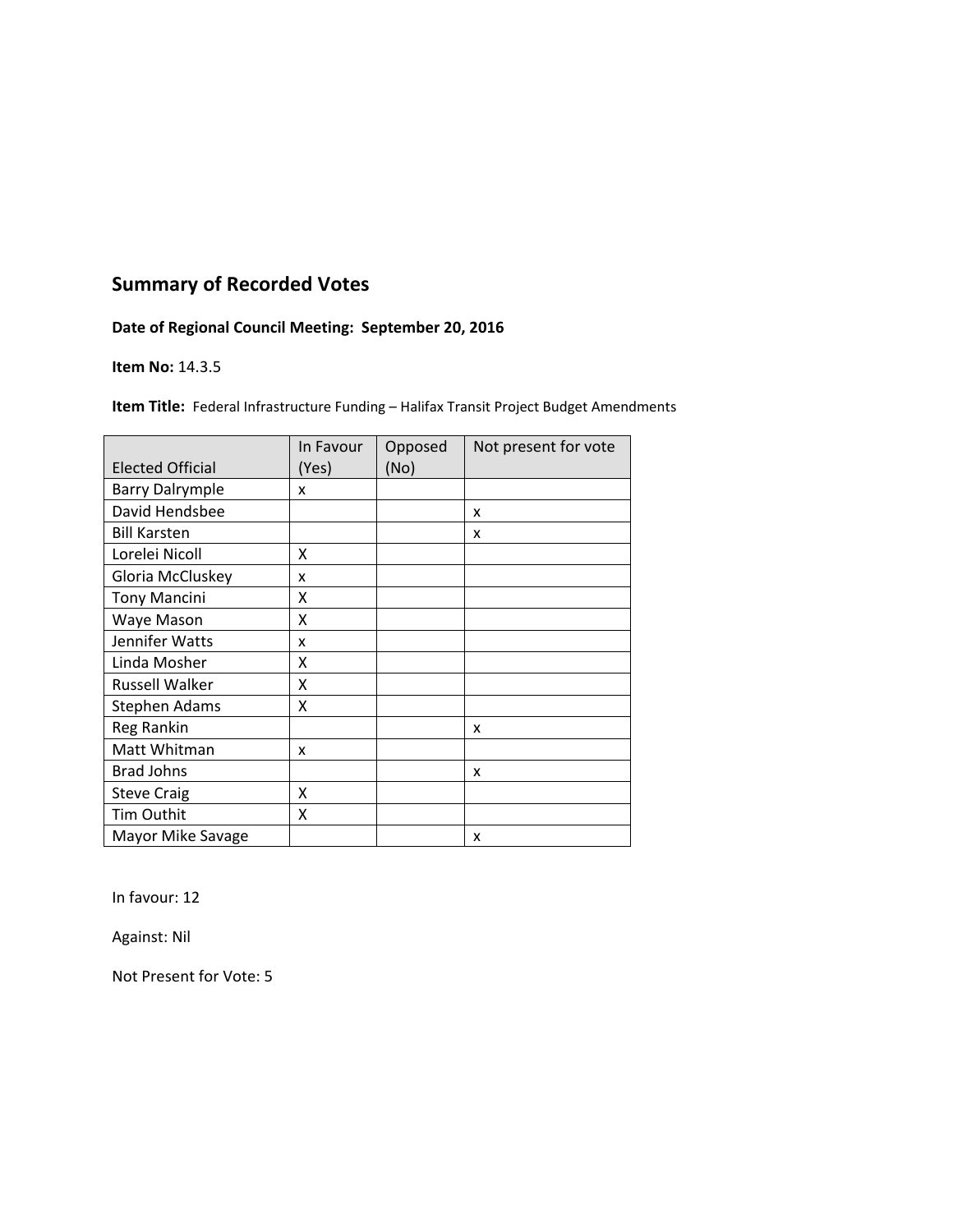## **Date of Regional Council Meeting: September 20, 2016**

#### **Item No:** 14.4.1

**Item Title:** In Camera Breaches

|                         | In Favour | Opposed | Not present for vote |
|-------------------------|-----------|---------|----------------------|
| <b>Elected Official</b> | (Yes)     | (No)    |                      |
| <b>Barry Dalrymple</b>  | x         |         |                      |
| David Hendsbee          |           |         | X                    |
| <b>Bill Karsten</b>     |           |         | x                    |
| Lorelei Nicoll          | x         |         |                      |
| Gloria McCluskey        | x         |         |                      |
| <b>Tony Mancini</b>     | X         |         |                      |
| Waye Mason              | Χ         |         |                      |
| Jennifer Watts          | x         |         |                      |
| Linda Mosher            | χ         |         |                      |
| <b>Russell Walker</b>   | χ         |         |                      |
| Stephen Adams           | Χ         |         |                      |
| Reg Rankin              |           |         | x                    |
| Matt Whitman            | x         |         |                      |
| <b>Brad Johns</b>       |           |         | x                    |
| <b>Steve Craig</b>      | X         |         |                      |
| Tim Outhit              | Χ         |         |                      |
| Mayor Mike Savage       |           |         | x                    |

In favour: 12

Against: Nil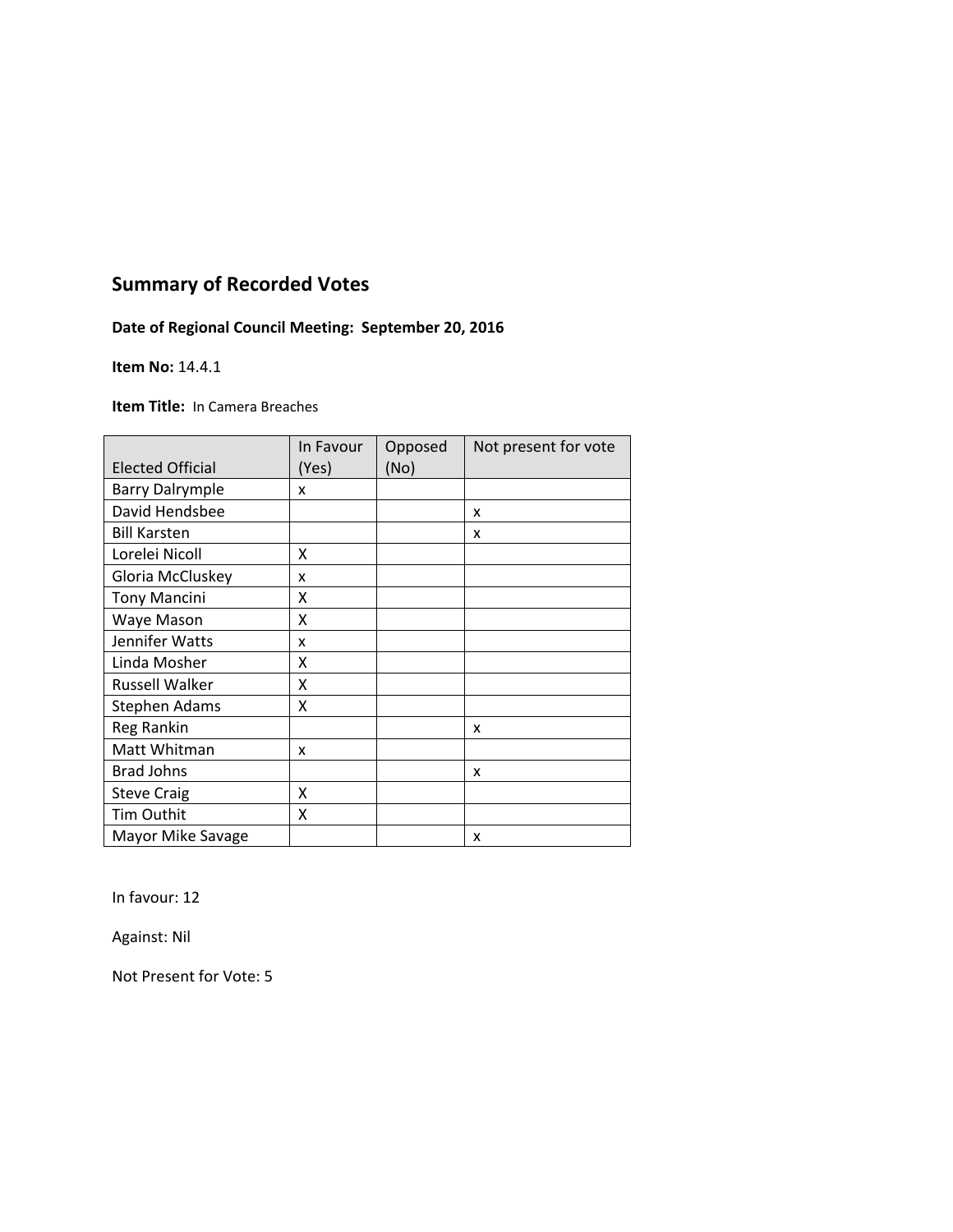## **Date of Regional Council Meeting: September 20, 2016**

#### **Item No:** 14.4.2

**Item Title:** Violence and Public Safety – Clairmont Report

|                         | In Favour | Opposed | Not present for vote |
|-------------------------|-----------|---------|----------------------|
| <b>Elected Official</b> | (Yes)     | (No)    |                      |
| <b>Barry Dalrymple</b>  | x         |         |                      |
| David Hendsbee          |           |         | x                    |
| <b>Bill Karsten</b>     |           |         | x                    |
| Lorelei Nicoll          | x         |         |                      |
| Gloria McCluskey        | x         |         |                      |
| <b>Tony Mancini</b>     | Χ         |         |                      |
| Waye Mason              | χ         |         |                      |
| Jennifer Watts          | x         |         |                      |
| Linda Mosher            | χ         |         |                      |
| <b>Russell Walker</b>   | χ         |         |                      |
| <b>Stephen Adams</b>    | χ         |         |                      |
| Reg Rankin              |           |         | x                    |
| Matt Whitman            | x         |         |                      |
| <b>Brad Johns</b>       |           |         | x                    |
| <b>Steve Craig</b>      | x         |         |                      |
| Tim Outhit              | Χ         |         |                      |
| Mayor Mike Savage       |           |         | x                    |

In favour: 12

Against: Nil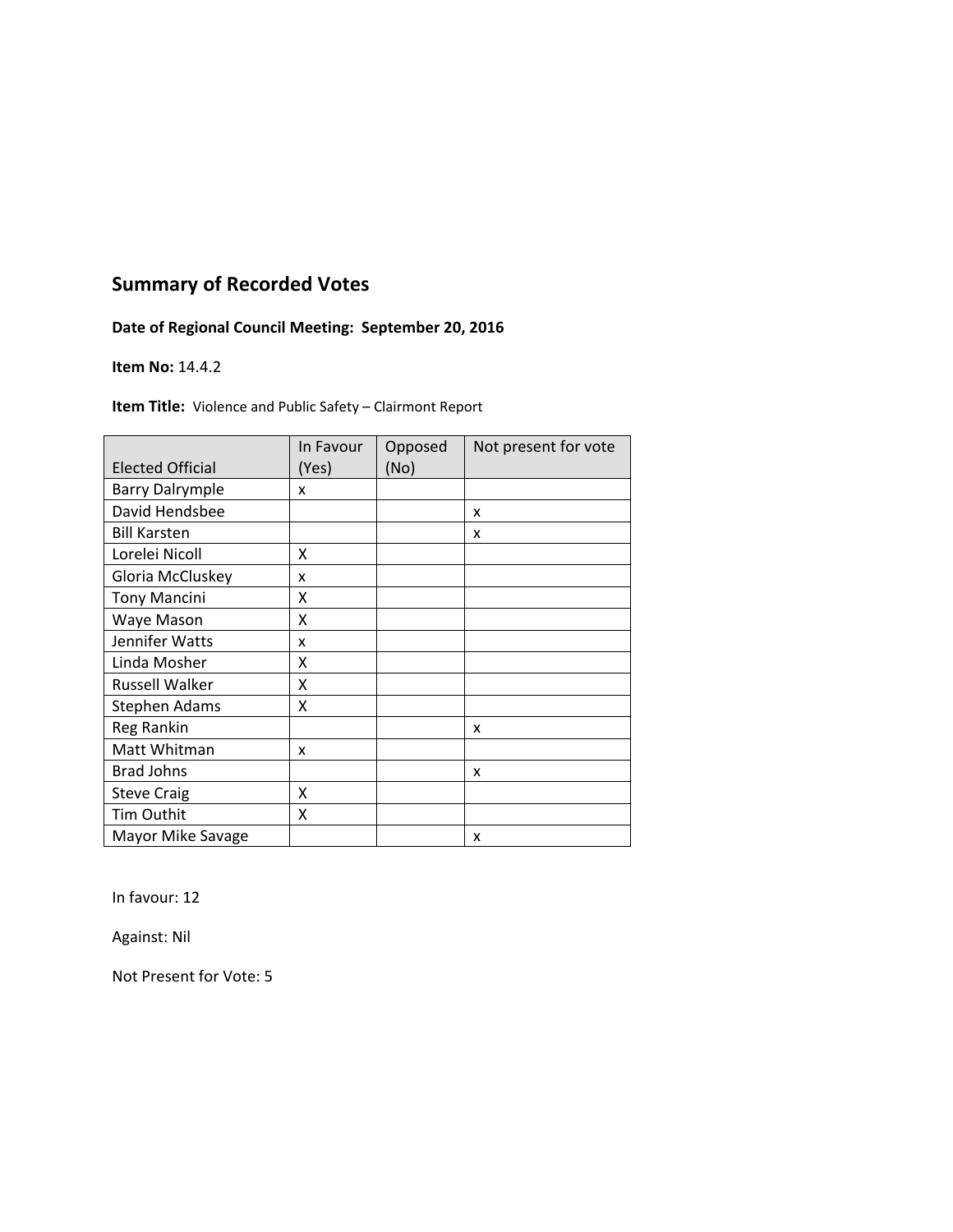## **Date of Regional Council Meeting: September 20, 2016**

#### **Item No:** 14.5.1

**Item Title:** Additional Public Consultation Session for Case 19461

|                         | In Favour | Opposed | Not present for vote |
|-------------------------|-----------|---------|----------------------|
| <b>Elected Official</b> | (Yes)     | (No)    |                      |
| <b>Barry Dalrymple</b>  |           |         | X                    |
| David Hendsbee          | X         |         |                      |
| <b>Bill Karsten</b>     | x         |         |                      |
| Lorelei Nicoll          | x         |         |                      |
| Gloria McCluskey        | X         |         |                      |
| <b>Tony Mancini</b>     | Χ         |         |                      |
| Waye Mason              | x         |         |                      |
| Jennifer Watts          | χ         |         |                      |
| Linda Mosher            | x         |         |                      |
| <b>Russell Walker</b>   | x         |         |                      |
| <b>Stephen Adams</b>    | χ         |         |                      |
| Reg Rankin              |           |         | x                    |
| Matt Whitman            | X         |         |                      |
| <b>Brad Johns</b>       | X         |         |                      |
| <b>Steve Craig</b>      | Χ         |         |                      |
| Tim Outhit              | X         |         |                      |
| Mayor Mike Savage       | x         |         |                      |

In favour: 15

Against: Nil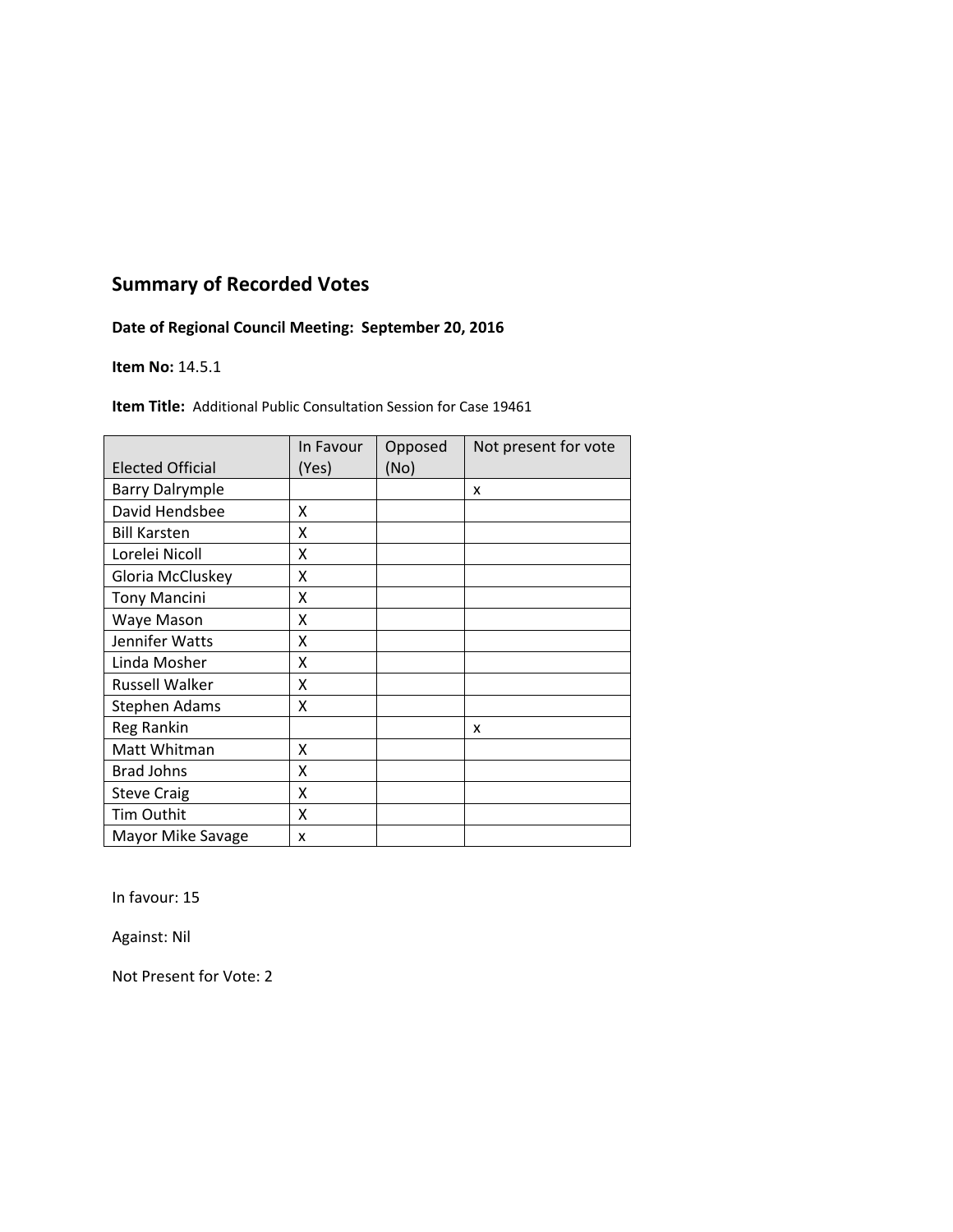## **Date of Regional Council Meeting: September 20, 2016**

#### **Item No:** 14.6.1

**Item Title:** Less Than Market Value Lease – Dartmouth Lawn Bowls Club, 2 Mount Hope, Dartmouth

|                         | In Favour | Opposed | Not present for vote |
|-------------------------|-----------|---------|----------------------|
| <b>Elected Official</b> | (Yes)     | (No)    |                      |
| <b>Barry Dalrymple</b>  | x         |         |                      |
| David Hendsbee          |           |         | x                    |
| <b>Bill Karsten</b>     |           |         | x                    |
| Lorelei Nicoll          | x         |         |                      |
| Gloria McCluskey        | x         |         |                      |
| <b>Tony Mancini</b>     | x         |         |                      |
| Waye Mason              | x         |         |                      |
| Jennifer Watts          | x         |         |                      |
| Linda Mosher            | x         |         |                      |
| <b>Russell Walker</b>   | X         |         |                      |
| <b>Stephen Adams</b>    | Χ         |         |                      |
| Reg Rankin              |           |         | x                    |
| Matt Whitman            | x         |         |                      |
| <b>Brad Johns</b>       |           |         | X                    |
| <b>Steve Craig</b>      | X         |         |                      |
| <b>Tim Outhit</b>       | x         |         |                      |
| Mayor Mike Savage       |           |         | X                    |

In favour: 12

Against: Nil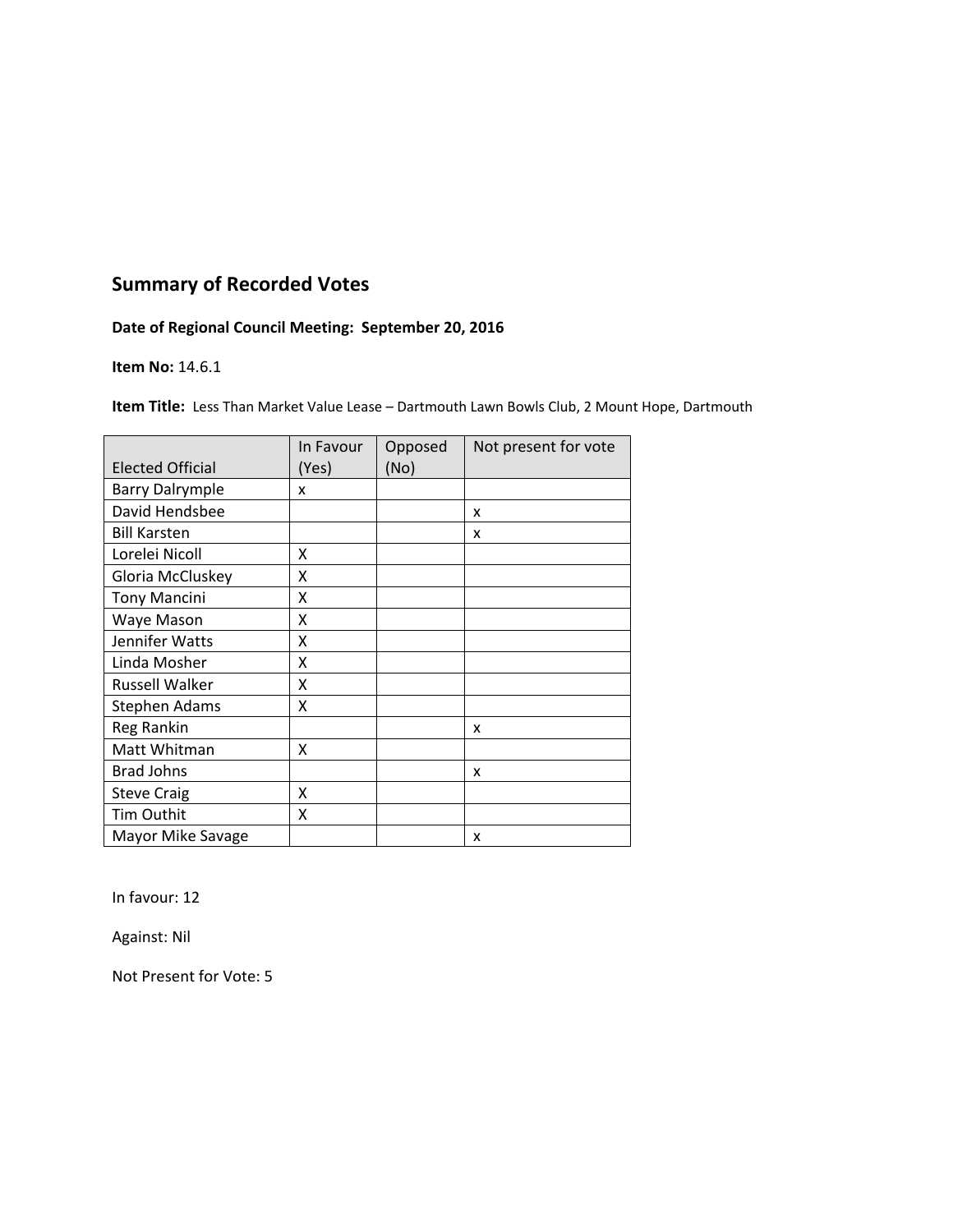## **Date of Regional Council Meeting: September 20, 2016**

#### **Item No:** 14.6.2

**Item Title:** Rural Transit Funding Supplementary Report

|                         | In Favour | Opposed | Not present for vote |
|-------------------------|-----------|---------|----------------------|
| <b>Elected Official</b> | (Yes)     | (No)    |                      |
| <b>Barry Dalrymple</b>  | x         |         |                      |
| David Hendsbee          |           |         | X                    |
| <b>Bill Karsten</b>     |           |         | x                    |
| Lorelei Nicoll          | x         |         |                      |
| Gloria McCluskey        |           |         | x                    |
| <b>Tony Mancini</b>     | x         |         |                      |
| Waye Mason              | χ         |         |                      |
| Jennifer Watts          | x         |         |                      |
| Linda Mosher            | X         |         |                      |
| <b>Russell Walker</b>   | Χ         |         |                      |
| <b>Stephen Adams</b>    | X         |         |                      |
| Reg Rankin              |           |         | x                    |
| Matt Whitman            | Χ         |         |                      |
| <b>Brad Johns</b>       |           |         | X                    |
| <b>Steve Craig</b>      | X         |         |                      |
| Tim Outhit              | x         |         |                      |
| Mayor Mike Savage       |           |         | X                    |

In favour: 11

Against: Nil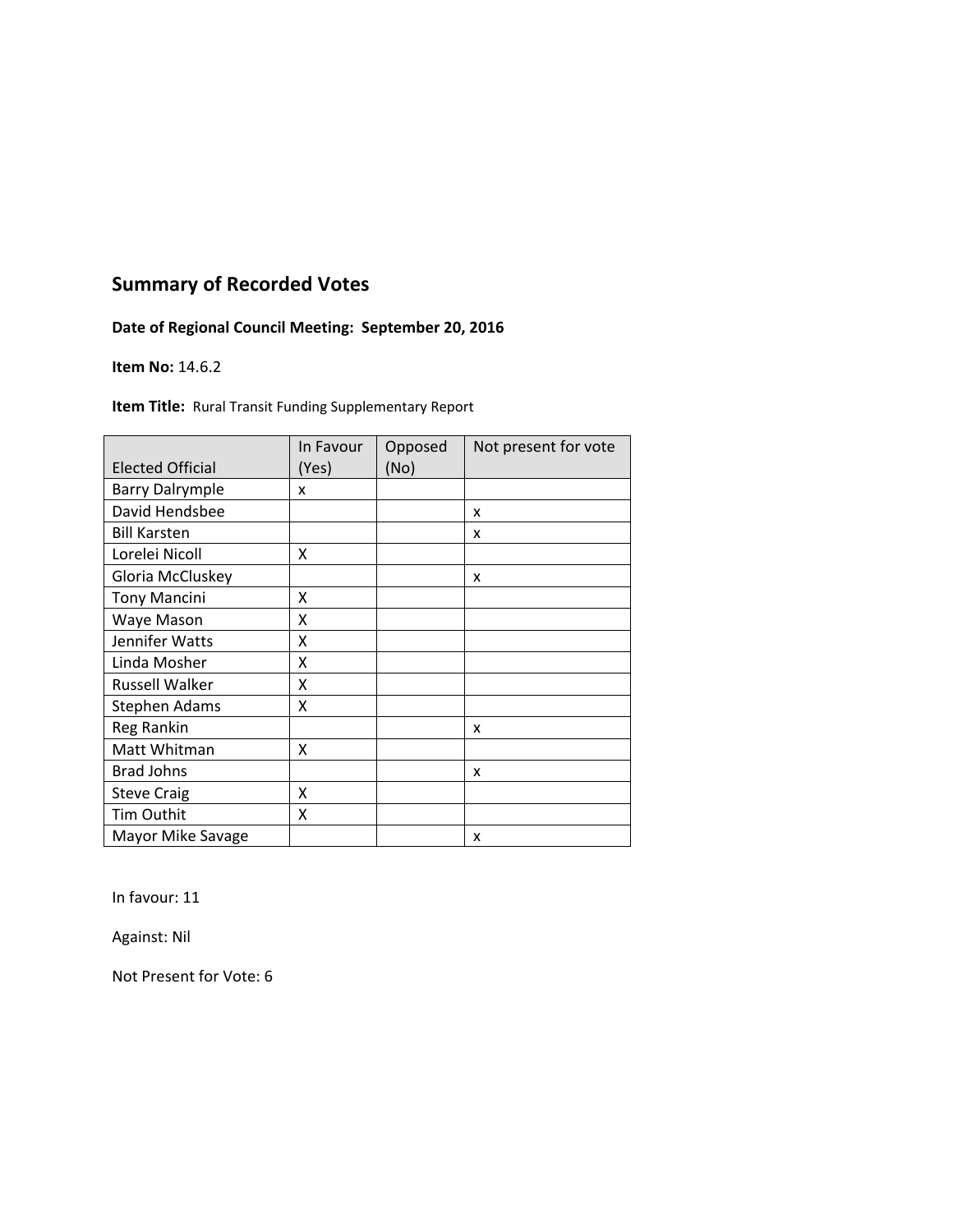## **Date of Regional Council Meeting: September 20, 2016**

#### **Item No:** 14.6.3

**Item Title:** Business Improvement District (BID) Contribution Fund - 2016-2017 – Recommended Awards

|                         | In Favour | Opposed | Not present for vote |
|-------------------------|-----------|---------|----------------------|
| <b>Elected Official</b> | (Yes)     | (No)    |                      |
| <b>Barry Dalrymple</b>  | x         |         |                      |
| David Hendsbee          |           |         | x                    |
| <b>Bill Karsten</b>     |           |         | x                    |
| Lorelei Nicoll          | Χ         |         |                      |
| Gloria McCluskey        |           |         | x                    |
| <b>Tony Mancini</b>     | x         |         |                      |
| Waye Mason              | X         |         |                      |
| Jennifer Watts          | X         |         |                      |
| Linda Mosher            | x         |         |                      |
| <b>Russell Walker</b>   | X         |         |                      |
| <b>Stephen Adams</b>    | X         |         |                      |
| Reg Rankin              |           |         | x                    |
| Matt Whitman            | X         |         |                      |
| <b>Brad Johns</b>       |           |         | X                    |
| <b>Steve Craig</b>      | x         |         |                      |
| <b>Tim Outhit</b>       |           |         | X                    |
| Mayor Mike Savage       |           |         | x                    |

In favour: 10

Against: Nil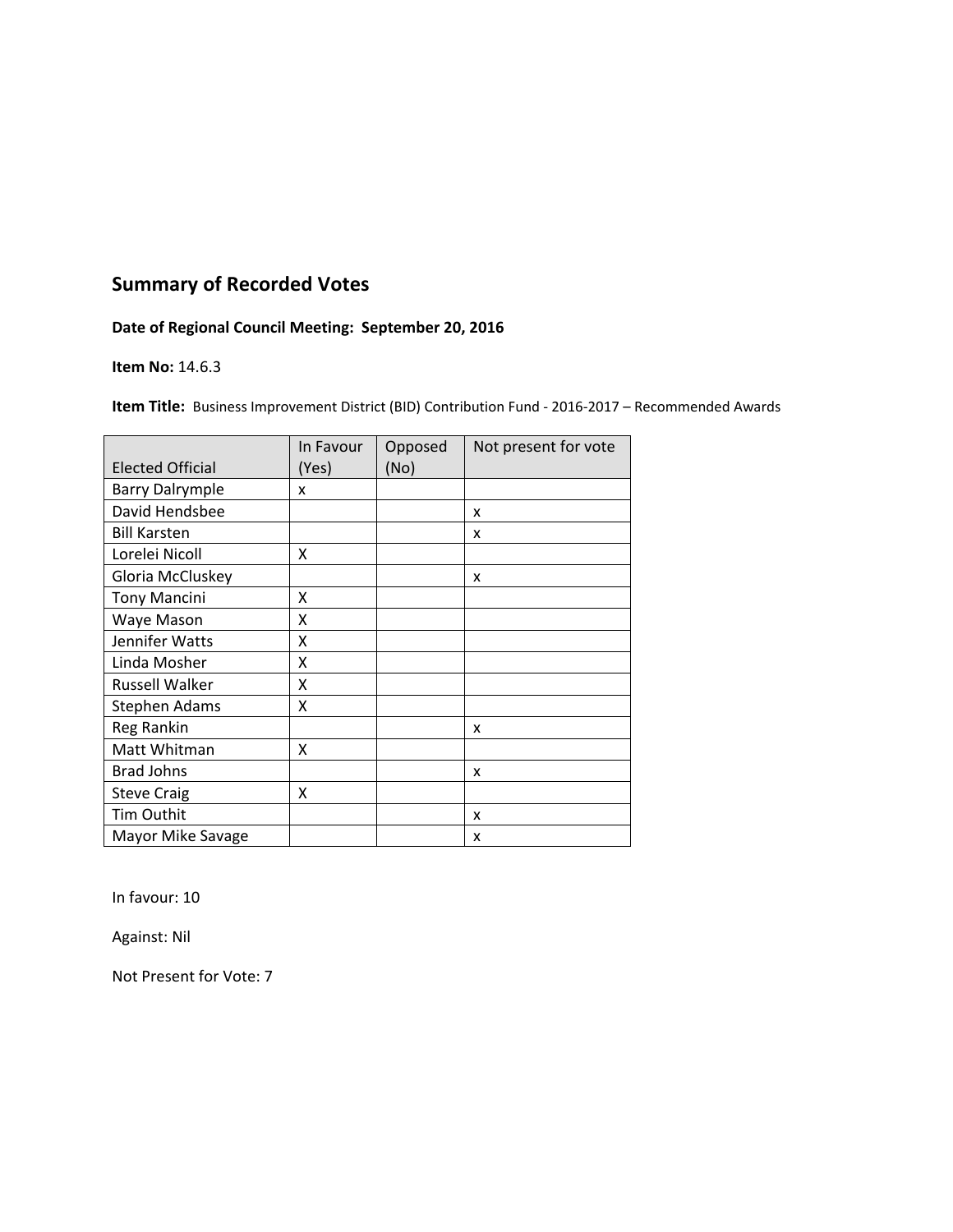## **Date of Regional Council Meeting: September 20, 2016**

#### **Item No:** 14.7.1

**Item Title:** Request a staff report re: Tree Stump Removal

|                         | In Favour | Opposed | Not present for vote |
|-------------------------|-----------|---------|----------------------|
| <b>Elected Official</b> | (Yes)     | (No)    |                      |
| <b>Barry Dalrymple</b>  | x         |         |                      |
| David Hendsbee          |           |         | X                    |
| <b>Bill Karsten</b>     |           |         | x                    |
| Lorelei Nicoll          | X         |         |                      |
| Gloria McCluskey        |           |         | x                    |
| <b>Tony Mancini</b>     | x         |         |                      |
| Waye Mason              | χ         |         |                      |
| Jennifer Watts          | x         |         |                      |
| Linda Mosher            | Χ         |         |                      |
| <b>Russell Walker</b>   | Χ         |         |                      |
| <b>Stephen Adams</b>    | X         |         |                      |
| Reg Rankin              |           |         | x                    |
| Matt Whitman            | X         |         |                      |
| <b>Brad Johns</b>       |           |         | x                    |
| <b>Steve Craig</b>      | x         |         |                      |
| Tim Outhit              | x         |         |                      |
| Mayor Mike Savage       |           |         | x                    |

In favour: 11

Against: Nil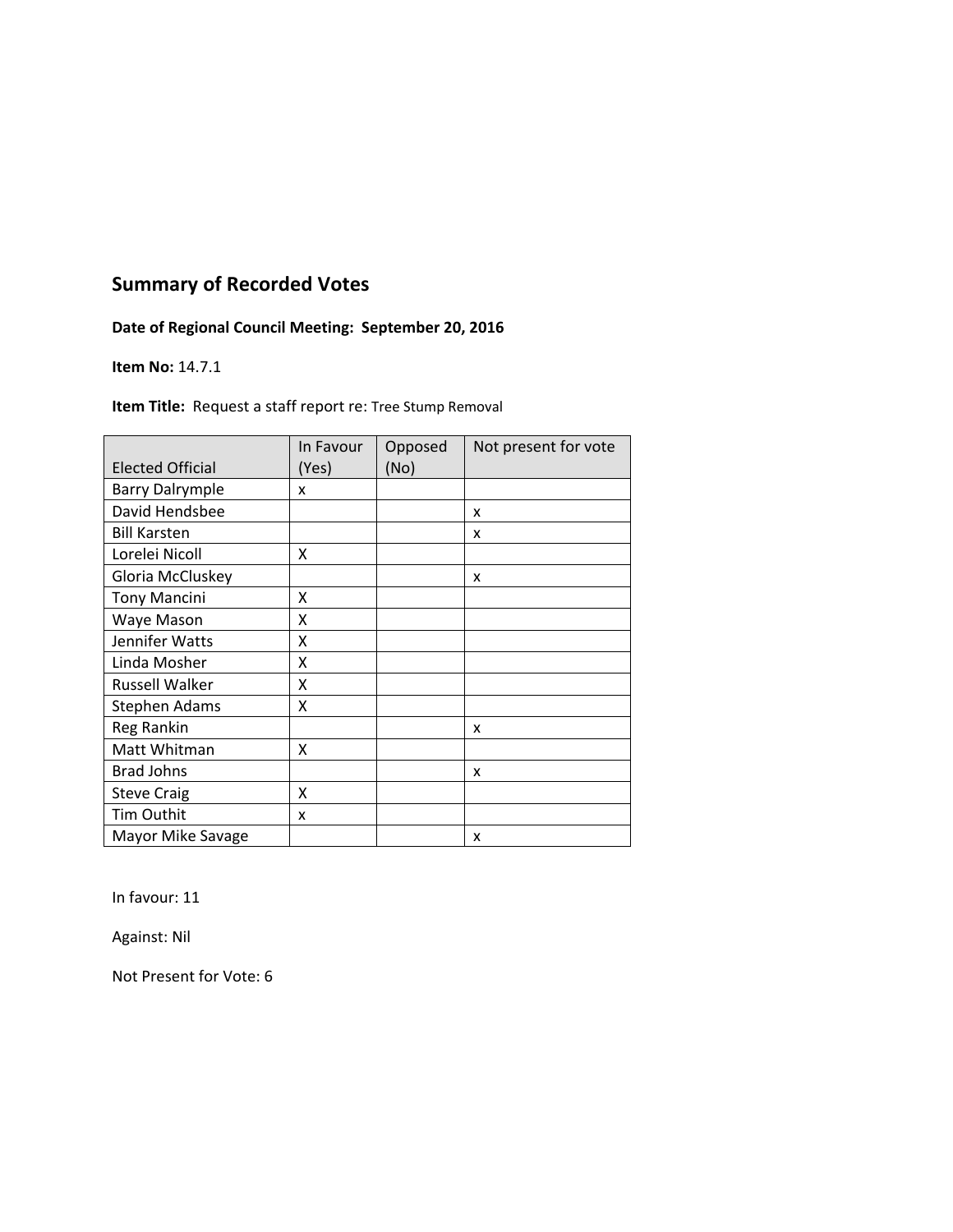## **Date of Regional Council Meeting: September 20, 2016**

#### **Item No:** 14.7.2

**Item Title:** Request a staff report re: Train Whistle's in Shearwater / Autoport Area

|                         | In Favour | Opposed | Not present for vote |
|-------------------------|-----------|---------|----------------------|
| <b>Elected Official</b> | (Yes)     | (No)    |                      |
| <b>Barry Dalrymple</b>  | x         |         |                      |
| David Hendsbee          |           |         | x                    |
| <b>Bill Karsten</b>     |           |         | x                    |
| Lorelei Nicoll          | X         |         |                      |
| Gloria McCluskey        |           |         | x                    |
| <b>Tony Mancini</b>     | X         |         |                      |
| Waye Mason              | X         |         |                      |
| Jennifer Watts          | X         |         |                      |
| Linda Mosher            | x         |         |                      |
| Russell Walker          | x         |         |                      |
| <b>Stephen Adams</b>    | x         |         |                      |
| Reg Rankin              |           |         | x                    |
| Matt Whitman            | X         |         |                      |
| <b>Brad Johns</b>       |           |         | x                    |
| <b>Steve Craig</b>      | X         |         |                      |
| Tim Outhit              | x         |         |                      |
| Mayor Mike Savage       |           |         | x                    |

In favour: 11

Against: Nil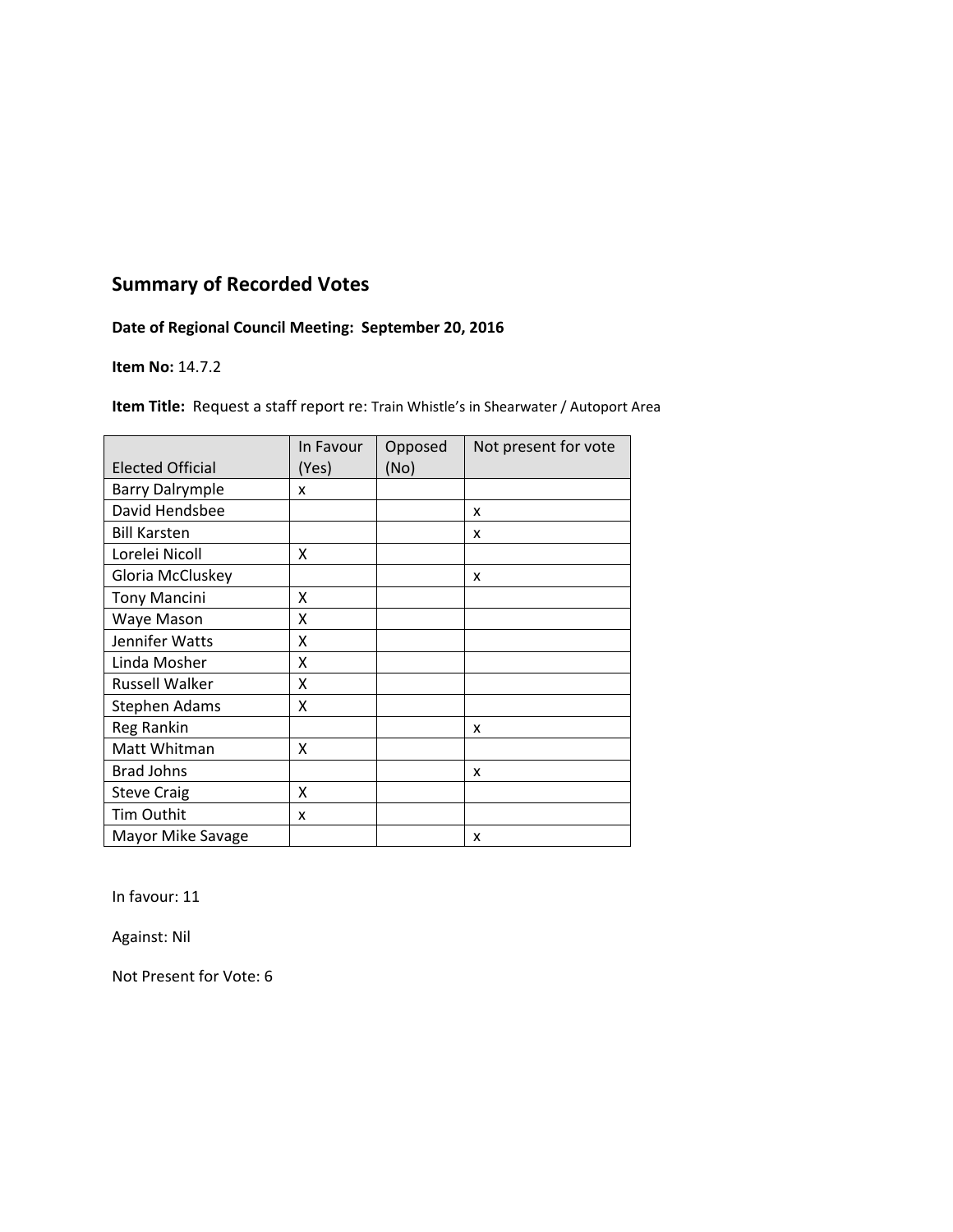## **Date of Regional Council Meeting: September 20, 2016**

#### **Item No:** 14.7.3

**Item Title:** Request a staff report re: Lot Grading Bylaw L-400

|                         | In Favour | Opposed | Not present for vote |
|-------------------------|-----------|---------|----------------------|
| <b>Elected Official</b> | (Yes)     | (No)    |                      |
| <b>Barry Dalrymple</b>  | x         |         |                      |
| David Hendsbee          | X         |         |                      |
| <b>Bill Karsten</b>     |           |         | x                    |
| Lorelei Nicoll          | X         |         |                      |
| Gloria McCluskey        |           |         | x                    |
| <b>Tony Mancini</b>     | x         |         |                      |
| Waye Mason              | χ         |         |                      |
| Jennifer Watts          | χ         |         |                      |
| Linda Mosher            | Χ         |         |                      |
| <b>Russell Walker</b>   | Χ         |         |                      |
| <b>Stephen Adams</b>    | Χ         |         |                      |
| Reg Rankin              |           |         | x                    |
| Matt Whitman            | X         |         |                      |
| <b>Brad Johns</b>       |           |         | x                    |
| <b>Steve Craig</b>      | x         |         |                      |
| Tim Outhit              | x         |         |                      |
| Mayor Mike Savage       |           |         | x                    |

In favour: 12

Against: Nil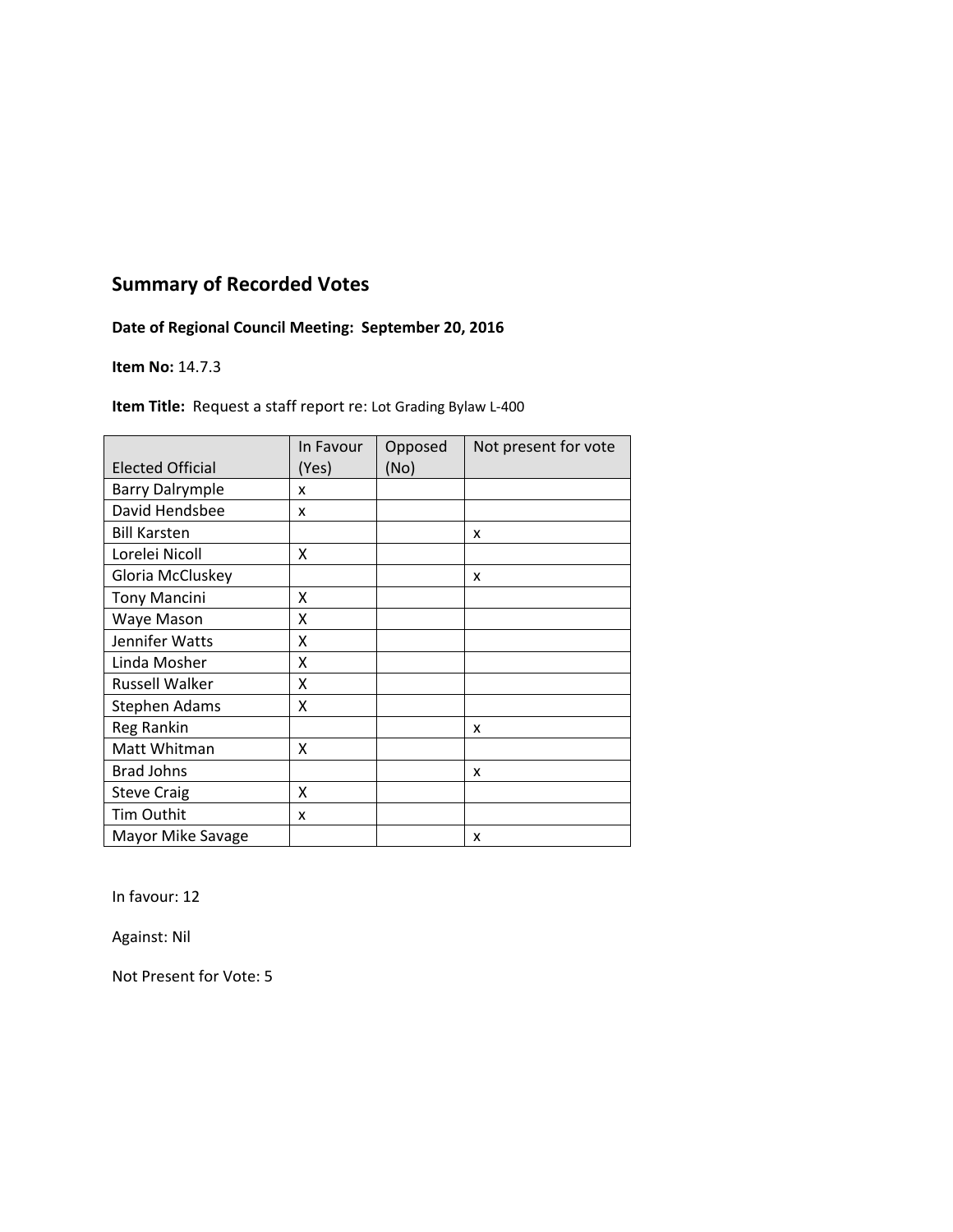## **Date of Regional Council Meeting: September 20, 2016**

#### **Item No:** 14.7.4

**Item Title:** Request a staff report re: Municipal Archive Hours of Operations

|                         | In Favour | Opposed | Not present for vote |
|-------------------------|-----------|---------|----------------------|
| <b>Elected Official</b> | (Yes)     | (No)    |                      |
| <b>Barry Dalrymple</b>  | x         |         |                      |
| David Hendsbee          | x         |         |                      |
| <b>Bill Karsten</b>     |           |         | x                    |
| Lorelei Nicoll          | Χ         |         |                      |
| Gloria McCluskey        |           |         | X                    |
| <b>Tony Mancini</b>     | X         |         |                      |
| Waye Mason              | x         |         |                      |
| Jennifer Watts          | X         |         |                      |
| Linda Mosher            | χ         |         |                      |
| <b>Russell Walker</b>   | χ         |         |                      |
| <b>Stephen Adams</b>    | x         |         |                      |
| Reg Rankin              |           |         | x                    |
| Matt Whitman            | Χ         |         |                      |
| <b>Brad Johns</b>       |           |         | x                    |
| <b>Steve Craig</b>      | x         |         |                      |
| <b>Tim Outhit</b>       | x         |         |                      |
| Mayor Mike Savage       |           |         | x                    |

In favour: 12

Against: Nil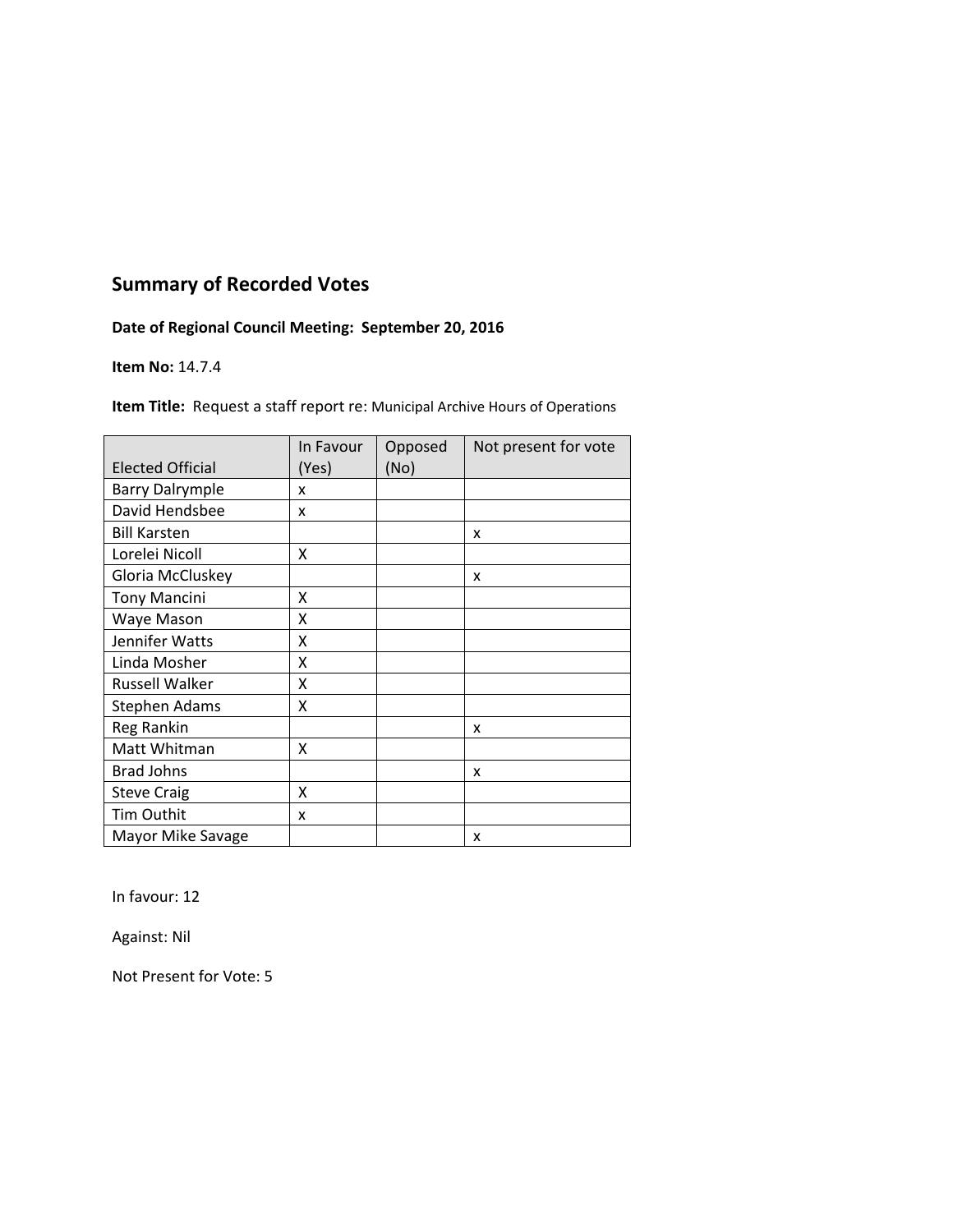## **Date of Regional Council Meeting: September 20, 2016**

#### **Item No:** 15.1

**Item Title:** Request a staff report re: cash incentive for the HRM Gun Amnesty program

|                         | In Favour | Opposed | Not present for vote |
|-------------------------|-----------|---------|----------------------|
| <b>Elected Official</b> | (Yes)     | (No)    |                      |
| <b>Barry Dalrymple</b>  | x         |         |                      |
| David Hendsbee          | x         |         |                      |
| <b>Bill Karsten</b>     |           |         | x                    |
| Lorelei Nicoll          | Χ         |         |                      |
| Gloria McCluskey        |           |         | x                    |
| <b>Tony Mancini</b>     | x         |         |                      |
| Waye Mason              | x         |         |                      |
| Jennifer Watts          | X         |         |                      |
| Linda Mosher            | x         |         |                      |
| <b>Russell Walker</b>   |           | x       |                      |
| <b>Stephen Adams</b>    | x         |         |                      |
| Reg Rankin              |           |         | x                    |
| Matt Whitman            | X         |         |                      |
| <b>Brad Johns</b>       |           |         | x                    |
| <b>Steve Craig</b>      | x         |         |                      |
| <b>Tim Outhit</b>       | x         |         |                      |
| Mayor Mike Savage       |           |         | x                    |

In favour: 11

Against: 1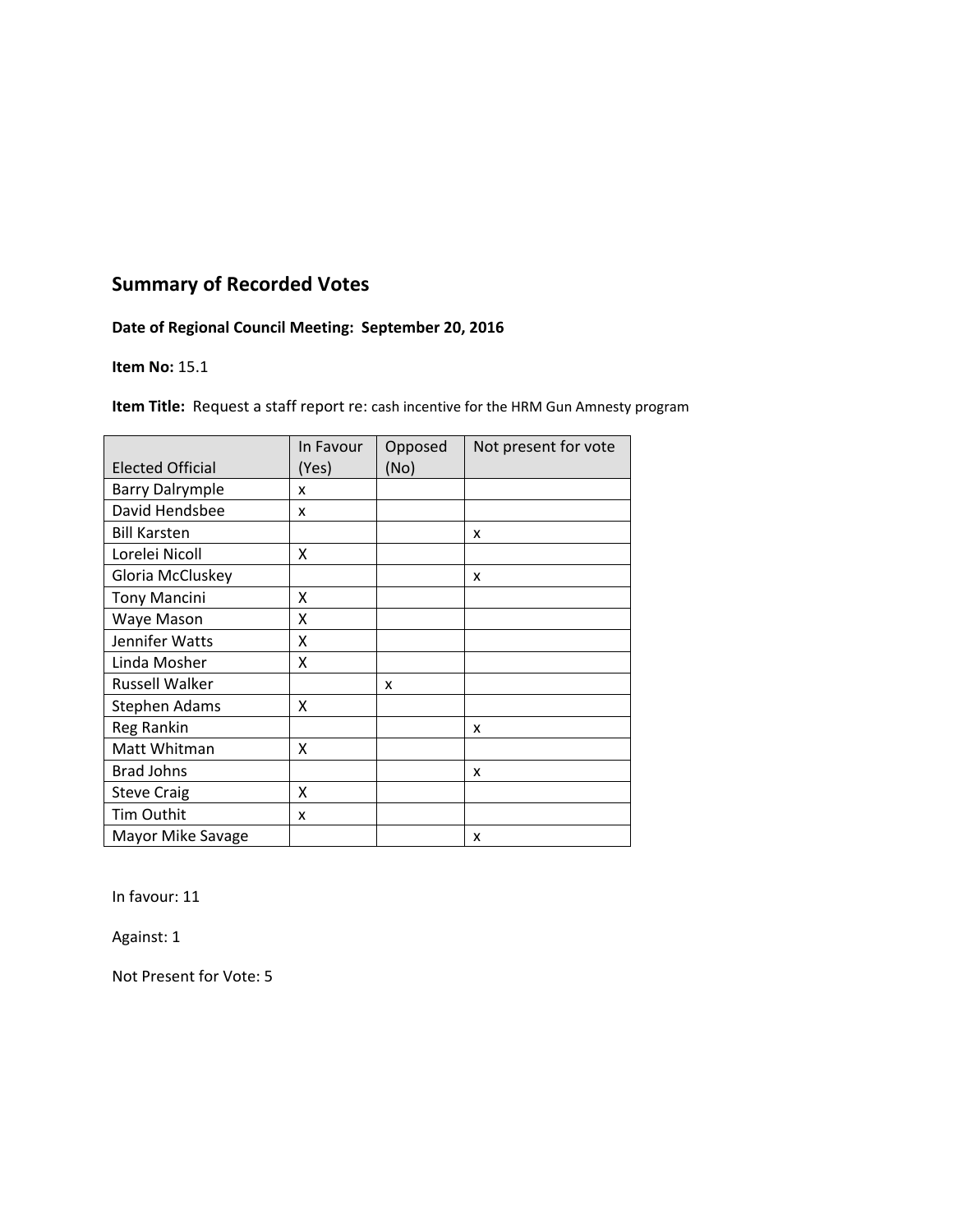### **Date of Regional Council Meeting: September 20, 2016**

#### **Item No:** 16.1.1

**Item Title:** Ratification of In Camera Motion ‐ Citizen Nomination to Halifax International Airport Authority (HIAA) *– Private and Confidential Report* 

|                         | In Favour | Opposed | Not present for vote |
|-------------------------|-----------|---------|----------------------|
| <b>Elected Official</b> | (Yes)     | (No)    |                      |
| <b>Barry Dalrymple</b>  |           |         | x                    |
| David Hendsbee          | x         |         |                      |
| <b>Bill Karsten</b>     | x         |         |                      |
| Lorelei Nicoll          | x         |         |                      |
| Gloria McCluskey        | x         |         |                      |
| <b>Tony Mancini</b>     | x         |         |                      |
| Waye Mason              | Χ         |         |                      |
| Jennifer Watts          | X         |         |                      |
| Linda Mosher            |           |         | x                    |
| <b>Russell Walker</b>   | x         |         |                      |
| <b>Stephen Adams</b>    | x         |         |                      |
| Reg Rankin              |           |         | x                    |
| Matt Whitman            | x         |         |                      |
| <b>Brad Johns</b>       | x         |         |                      |
| <b>Steve Craig</b>      | X         |         |                      |
| <b>Tim Outhit</b>       | x         |         |                      |
| Mayor Mike Savage       | x         |         |                      |

In favour: 14

Against: Nil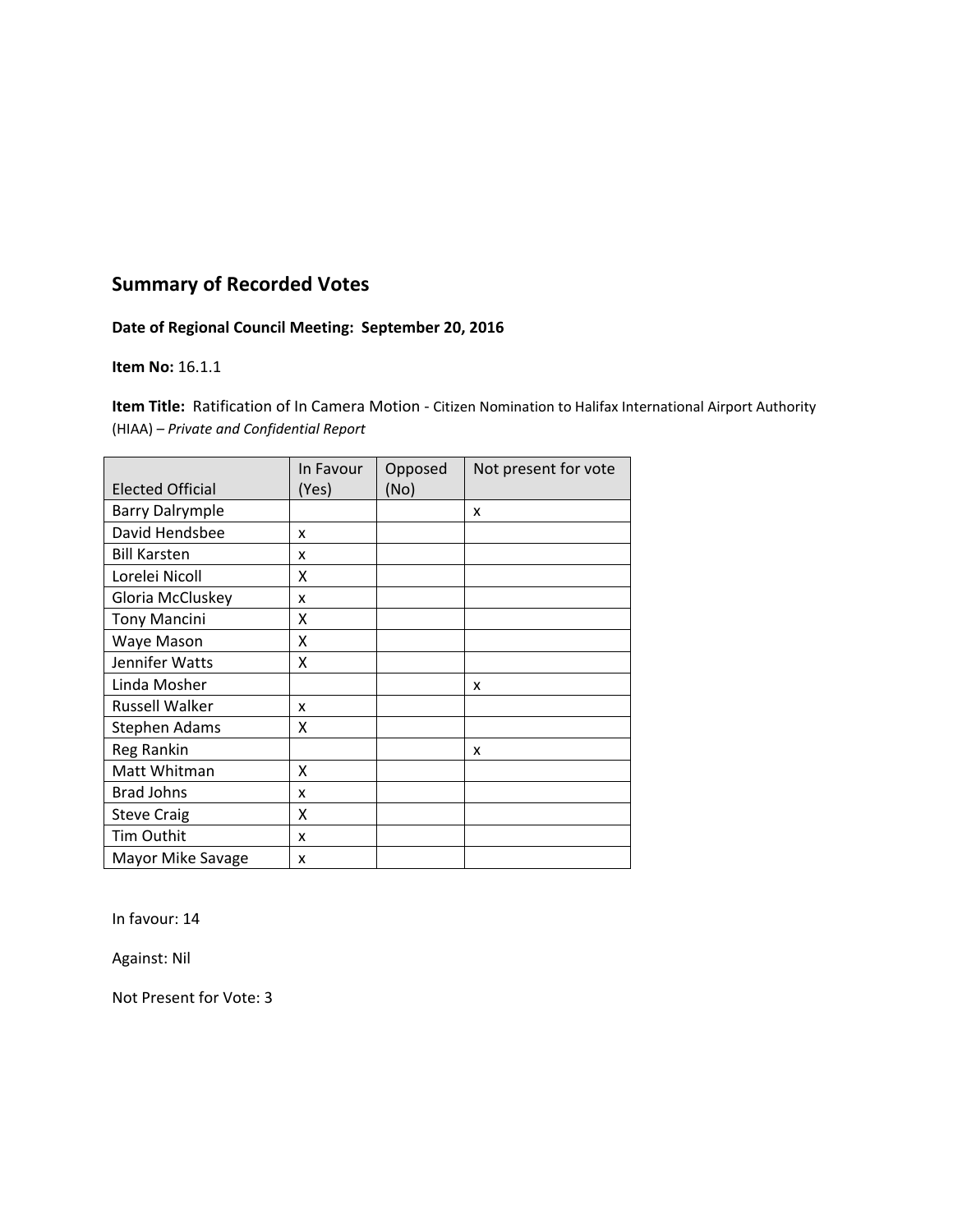### **Date of Regional Council Meeting: September 20, 2016**

#### **Item No:** 16.2.1

**Item Title:** Ratification of In Camera Motion - Buy Back Agreement – Hospice Society of Greater Halifax – 9 Spring Street – *Private and Confidential Report*

|                         | In Favour | Opposed | Not present for vote |
|-------------------------|-----------|---------|----------------------|
| <b>Elected Official</b> | (Yes)     | (No)    |                      |
| <b>Barry Dalrymple</b>  |           |         | X                    |
| David Hendsbee          | X         |         |                      |
| <b>Bill Karsten</b>     | x         |         |                      |
| Lorelei Nicoll          | x         |         |                      |
| Gloria McCluskey        | X         |         |                      |
| <b>Tony Mancini</b>     | x         |         |                      |
| Waye Mason              | X         |         |                      |
| Jennifer Watts          | X         |         |                      |
| Linda Mosher            |           |         | x                    |
| <b>Russell Walker</b>   | x         |         |                      |
| <b>Stephen Adams</b>    | x         |         |                      |
| <b>Reg Rankin</b>       |           |         | x                    |
| Matt Whitman            | X         |         |                      |
| <b>Brad Johns</b>       | x         |         |                      |
| <b>Steve Craig</b>      | x         |         |                      |
| <b>Tim Outhit</b>       | x         |         |                      |
| Mayor Mike Savage       | x         |         |                      |

In favour: 14

Against: Nil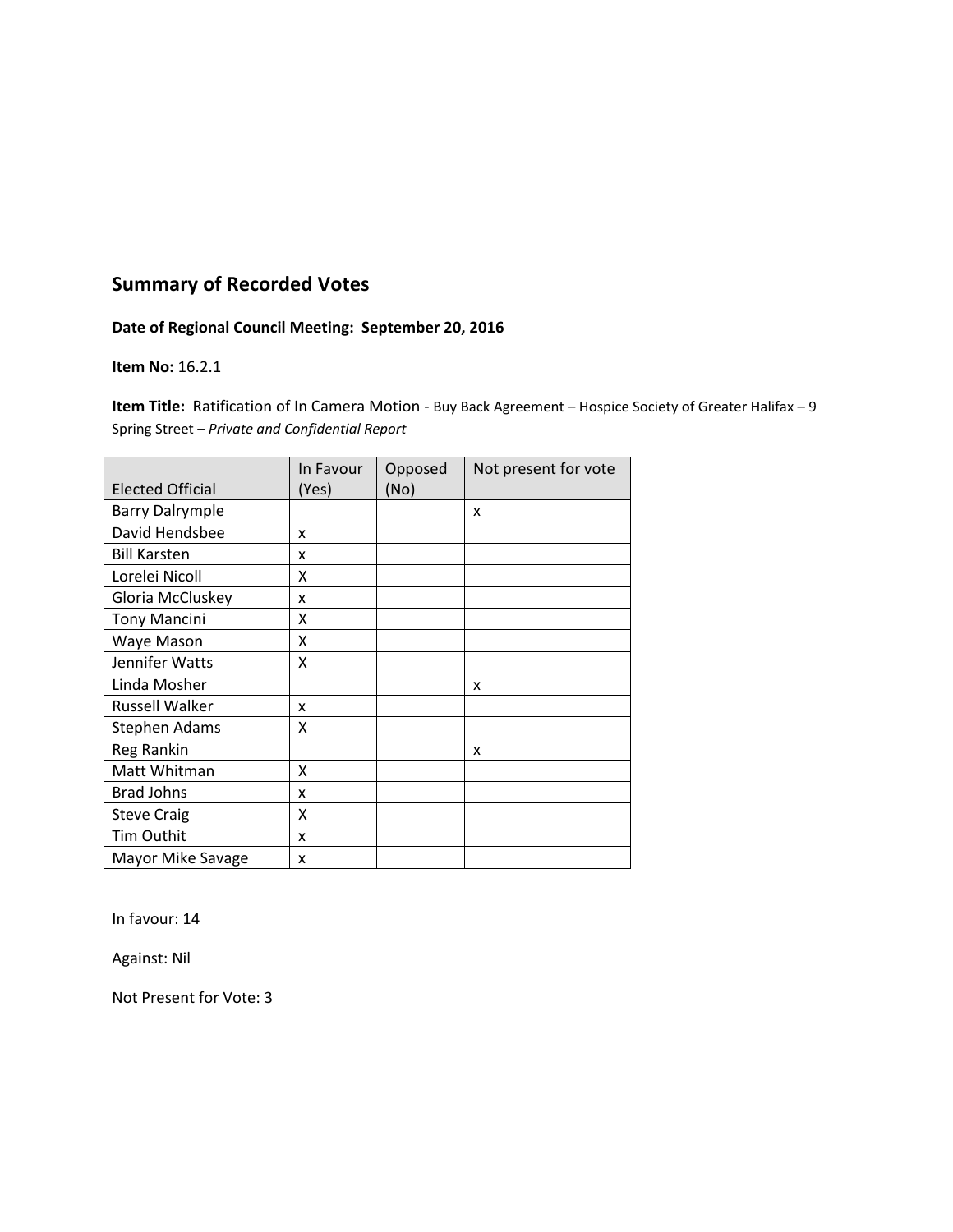### **Date of Regional Council Meeting: September 20, 2016**

#### **Item No:** 16.2.2

**Item Title:** Ratification of In Camera Motion ‐ Property Disposal – 429 Cobequid Road Sackville (PID No. 40300030) – *Private and Confidential Report*

|                         | In Favour | Opposed | Not present for vote |
|-------------------------|-----------|---------|----------------------|
| <b>Elected Official</b> | (Yes)     | (No)    |                      |
| <b>Barry Dalrymple</b>  |           |         | x                    |
| David Hendsbee          | x         |         |                      |
| <b>Bill Karsten</b>     | x         |         |                      |
| Lorelei Nicoll          | x         |         |                      |
| Gloria McCluskey        | X         |         |                      |
| <b>Tony Mancini</b>     | X         |         |                      |
| Waye Mason              | χ         |         |                      |
| Jennifer Watts          | X         |         |                      |
| Linda Mosher            |           |         | x                    |
| <b>Russell Walker</b>   | x         |         |                      |
| <b>Stephen Adams</b>    | X         |         |                      |
| Reg Rankin              |           |         | x                    |
| Matt Whitman            | x         |         |                      |
| <b>Brad Johns</b>       | x         |         |                      |
| <b>Steve Craig</b>      | x         |         |                      |
| Tim Outhit              | x         |         |                      |
| Mayor Mike Savage       | x         |         |                      |

In favour: 14

Against: Nil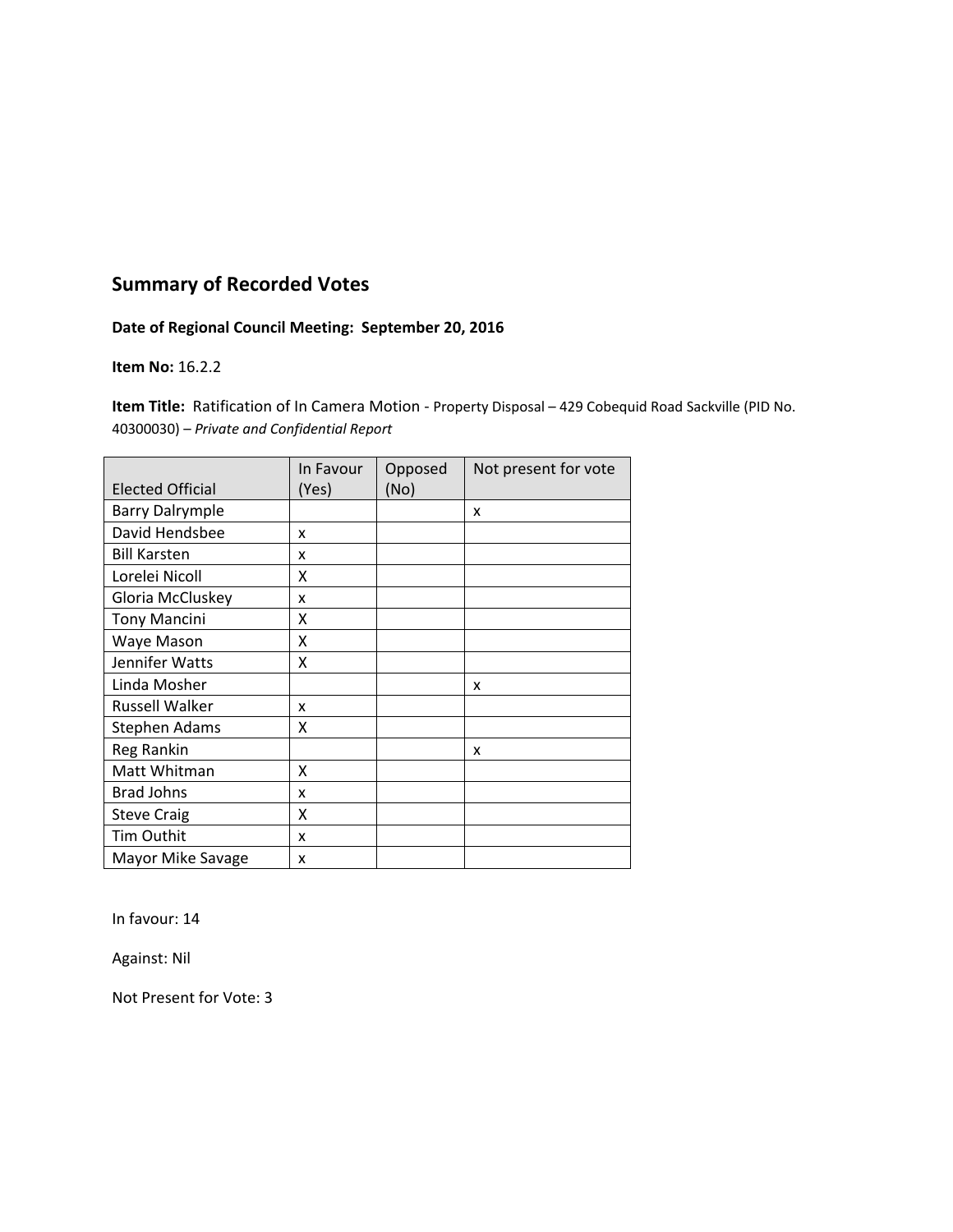### **Date of Regional Council Meeting: September 20, 2016**

#### **Item No:** 16.2.3

**Item Title:** Ratification of In Camera Motion ‐ Sale of Block R‐N‐1‐E, Wilkinson Avenue, Burnside Park – *Private and Confidential Report*

|                         | In Favour | Opposed | Not present for vote |
|-------------------------|-----------|---------|----------------------|
| <b>Elected Official</b> | (Yes)     | (No)    |                      |
| <b>Barry Dalrymple</b>  |           |         | X                    |
| David Hendsbee          | X         |         |                      |
| <b>Bill Karsten</b>     | x         |         |                      |
| Lorelei Nicoll          | x         |         |                      |
| Gloria McCluskey        | X         |         |                      |
| <b>Tony Mancini</b>     | x         |         |                      |
| Waye Mason              | X         |         |                      |
| Jennifer Watts          | X         |         |                      |
| Linda Mosher            |           |         | x                    |
| <b>Russell Walker</b>   | x         |         |                      |
| <b>Stephen Adams</b>    | x         |         |                      |
| <b>Reg Rankin</b>       |           |         | x                    |
| Matt Whitman            | X         |         |                      |
| <b>Brad Johns</b>       | x         |         |                      |
| <b>Steve Craig</b>      | x         |         |                      |
| <b>Tim Outhit</b>       | x         |         |                      |
| Mayor Mike Savage       | x         |         |                      |

In favour: 14

Against: Nil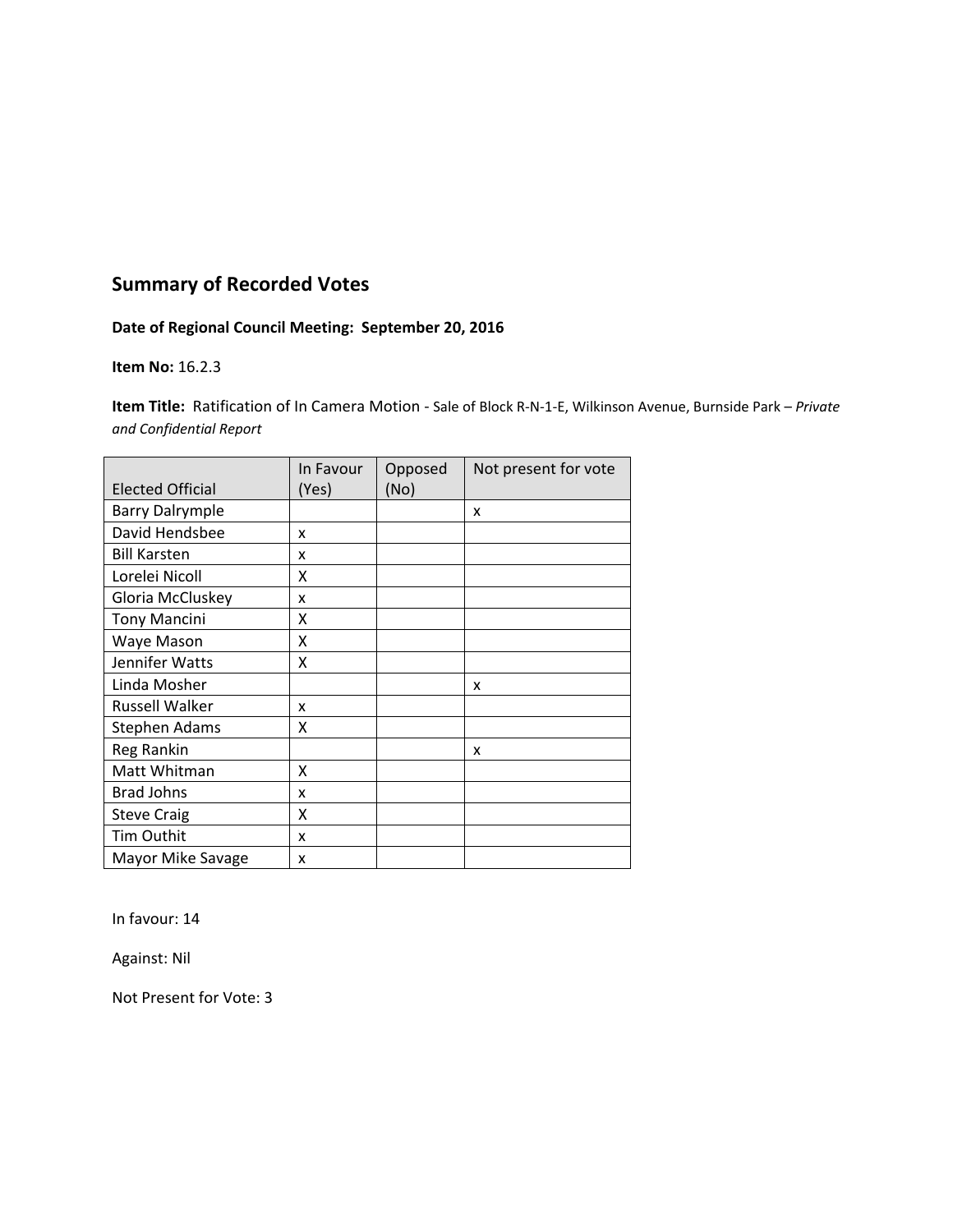### **Date of Regional Council Meeting: September 20, 2016**

#### **Item No:** 16.2.4

**Item Title:** Ratification of In Camera Motion ‐ Halifax Regional Municipality/Halifax Port Authority Land Exchange, Lot HH‐I –*Private and Confidential Report*

|                         | In Favour | Opposed | Not present for vote |
|-------------------------|-----------|---------|----------------------|
| <b>Elected Official</b> | (Yes)     | (No)    |                      |
| <b>Barry Dalrymple</b>  |           |         | x                    |
| David Hendsbee          | x         |         |                      |
| <b>Bill Karsten</b>     | x         |         |                      |
| Lorelei Nicoll          | x         |         |                      |
| Gloria McCluskey        | x         |         |                      |
| <b>Tony Mancini</b>     | x         |         |                      |
| Waye Mason              | Χ         |         |                      |
| Jennifer Watts          | Χ         |         |                      |
| Linda Mosher            |           |         | x                    |
| <b>Russell Walker</b>   | x         |         |                      |
| Stephen Adams           | x         |         |                      |
| <b>Reg Rankin</b>       |           |         | x                    |
| Matt Whitman            | X         |         |                      |
| <b>Brad Johns</b>       | x         |         |                      |
| <b>Steve Craig</b>      | X         |         |                      |
| <b>Tim Outhit</b>       | x         |         |                      |
| Mayor Mike Savage       | x         |         |                      |

In favour: 14

Against: Nil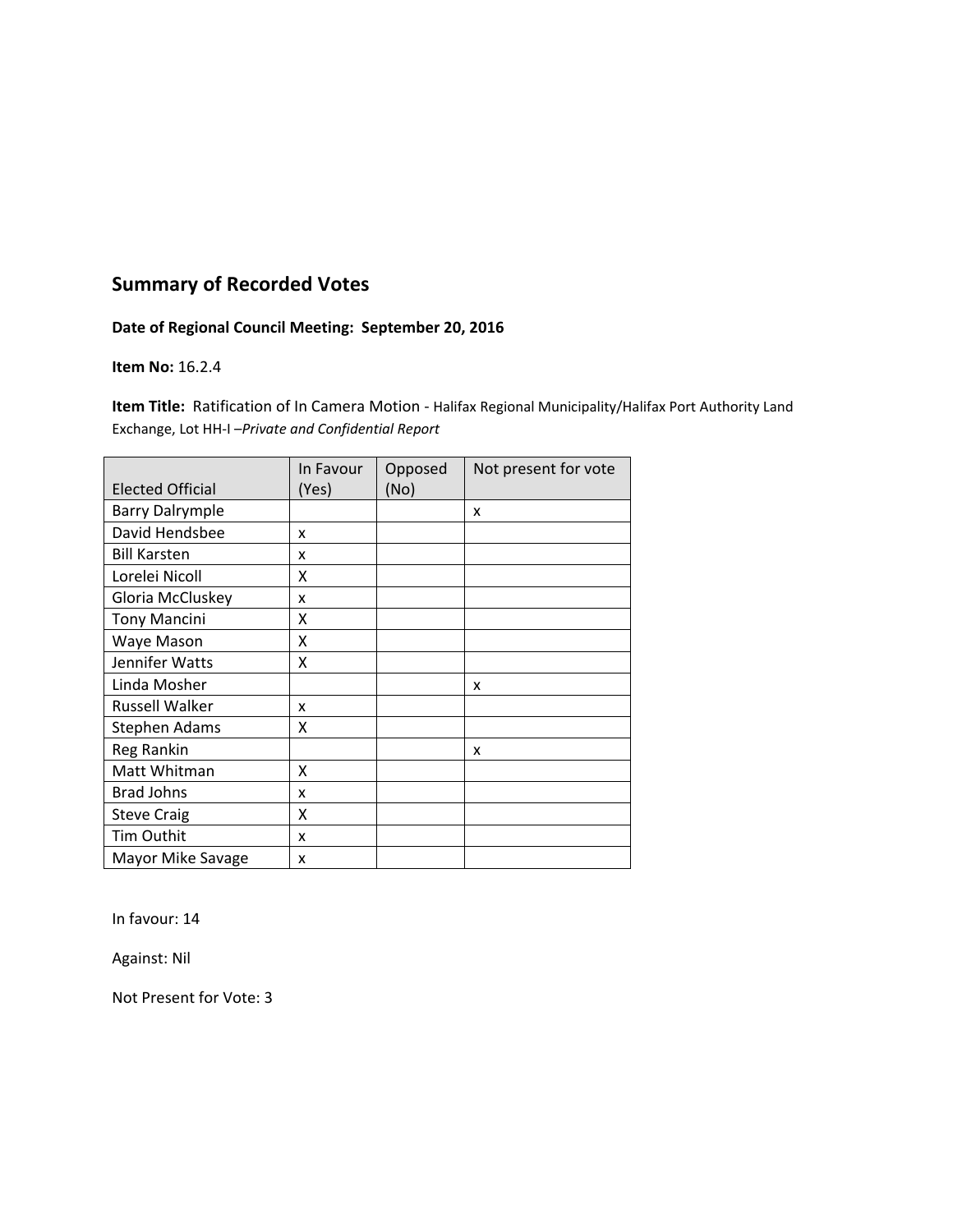### **Date of Regional Council Meeting: September 20, 2016**

#### **Item No:** 16.2.5

**Item Title:** Ratification of In Camera Motion - Buy-Back Agreements – 6199 Chebucto Road and 6225 Chebucto Road, Halifax – *Private and Confidential Report* 

|                         | In Favour | Opposed | Not present for vote |
|-------------------------|-----------|---------|----------------------|
| <b>Elected Official</b> | (Yes)     | (No)    |                      |
| <b>Barry Dalrymple</b>  |           |         | x                    |
| David Hendsbee          | x         |         |                      |
| <b>Bill Karsten</b>     | x         |         |                      |
| Lorelei Nicoll          | x         |         |                      |
| Gloria McCluskey        | x         |         |                      |
| <b>Tony Mancini</b>     | x         |         |                      |
| Waye Mason              | Χ         |         |                      |
| Jennifer Watts          | Χ         |         |                      |
| Linda Mosher            |           |         | x                    |
| <b>Russell Walker</b>   | x         |         |                      |
| Stephen Adams           | x         |         |                      |
| <b>Reg Rankin</b>       |           |         | x                    |
| Matt Whitman            | X         |         |                      |
| <b>Brad Johns</b>       | x         |         |                      |
| <b>Steve Craig</b>      | X         |         |                      |
| <b>Tim Outhit</b>       | x         |         |                      |
| Mayor Mike Savage       | x         |         |                      |

In favour: 14

Against: Nil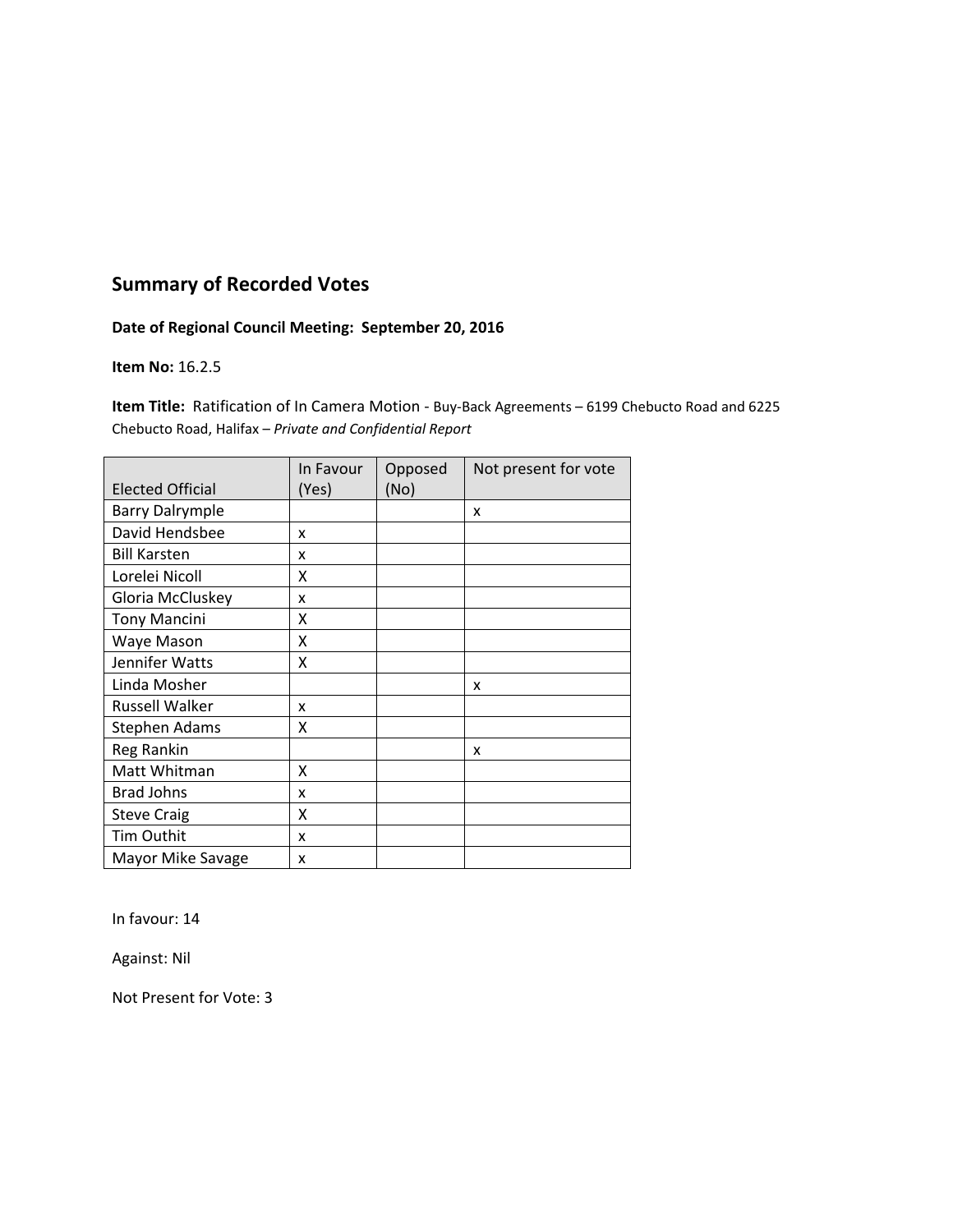# **REVISED**

# **Summary of Recorded Votes**

## **Date of Regional Council Meeting: September 20, 2016**

**Item No:** 16.2.6

**Item Title:** Ratification of In Camera Motion ‐ St. Patrick's Alexandra School Property – *Private and Confidential Report*

|                         | In Favour | Opposed | Not present for vote |
|-------------------------|-----------|---------|----------------------|
| <b>Elected Official</b> | (Yes)     | (No)    |                      |
| <b>Barry Dalrymple</b>  |           |         | X                    |
| David Hendsbee          | x         |         |                      |
| <b>Bill Karsten</b>     | x         |         |                      |
| Lorelei Nicoll          | x         |         |                      |
| Gloria McCluskey        | x         |         |                      |
| <b>Tony Mancini</b>     | Χ         |         |                      |
| Waye Mason              |           | x       |                      |
| Jennifer Watts          |           | x       |                      |
| Linda Mosher            |           |         | X                    |
| <b>Russell Walker</b>   | x         |         |                      |
| <b>Stephen Adams</b>    | x         |         |                      |
| Reg Rankin              |           |         | x                    |
| Matt Whitman            | X         |         |                      |
| <b>Brad Johns</b>       | x         |         |                      |
| <b>Steve Craig</b>      | X         |         |                      |
| Tim Outhit              | x         |         |                      |
| Mayor Mike Savage       | x         |         |                      |

In favour: 12

Against: 2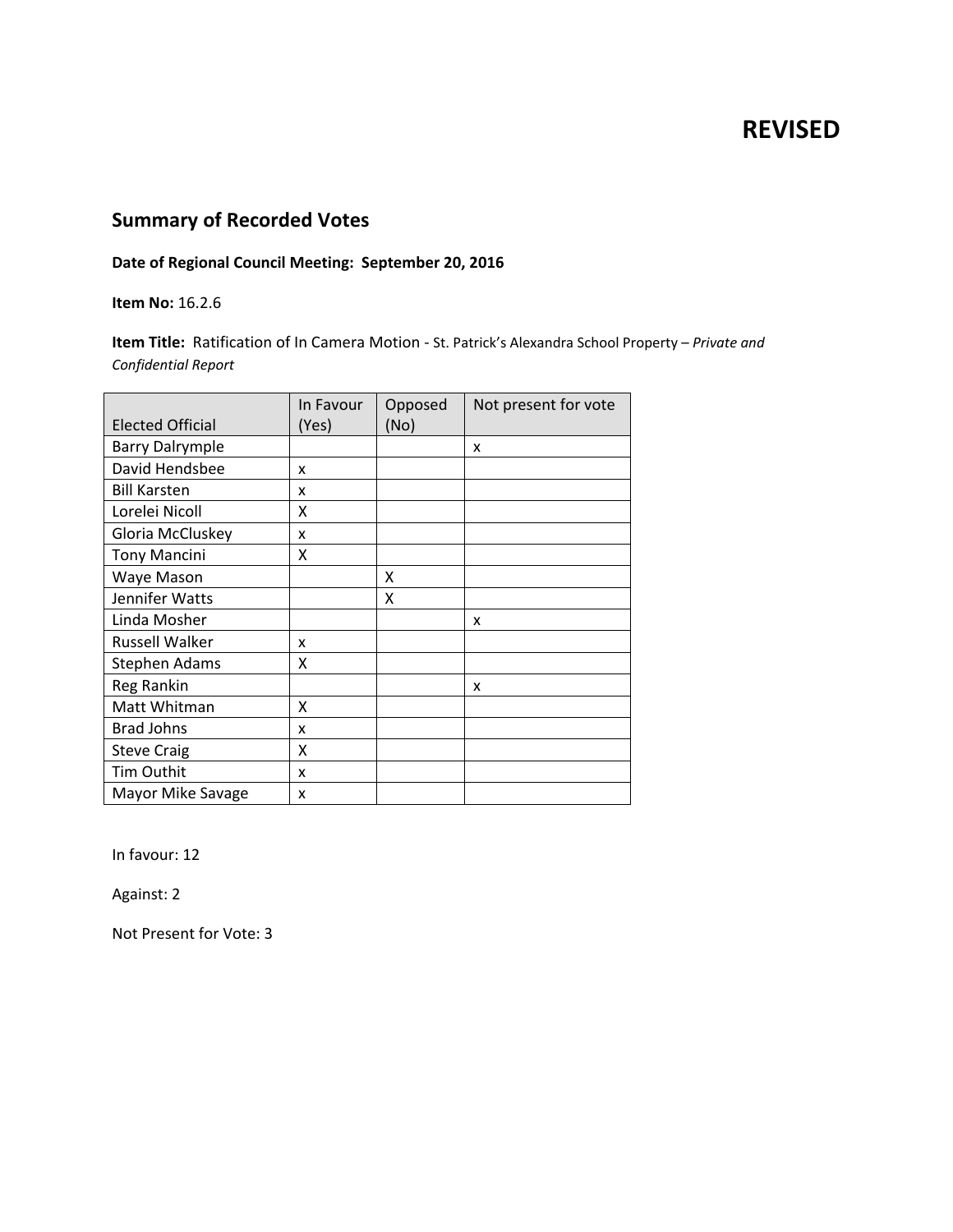### **Date of Regional Council Meeting: September 20, 2016**

**Item No:** 16.2.7

**Item Title:** Ratification of In Camera Motion ‐ Capital Funding Request – *Private and Confidential Report*

|                         | In Favour | Opposed | Not present for vote |
|-------------------------|-----------|---------|----------------------|
| <b>Elected Official</b> | (Yes)     | (No)    |                      |
| <b>Barry Dalrymple</b>  |           |         | X                    |
| David Hendsbee          | x         |         |                      |
| <b>Bill Karsten</b>     | x         |         |                      |
| Lorelei Nicoll          | X         |         |                      |
| Gloria McCluskey        | x         |         |                      |
| <b>Tony Mancini</b>     | X         |         |                      |
| Waye Mason              | X         |         |                      |
| Jennifer Watts          | Χ         |         |                      |
| Linda Mosher            |           |         | x                    |
| <b>Russell Walker</b>   | x         |         |                      |
| Stephen Adams           | x         |         |                      |
| Reg Rankin              |           |         | x                    |
| Matt Whitman            | X         |         |                      |
| <b>Brad Johns</b>       | x         |         |                      |
| <b>Steve Craig</b>      | X         |         |                      |
| Tim Outhit              | x         |         |                      |
| Mayor Mike Savage       | x         |         |                      |

In favour: 14

Against: Nil